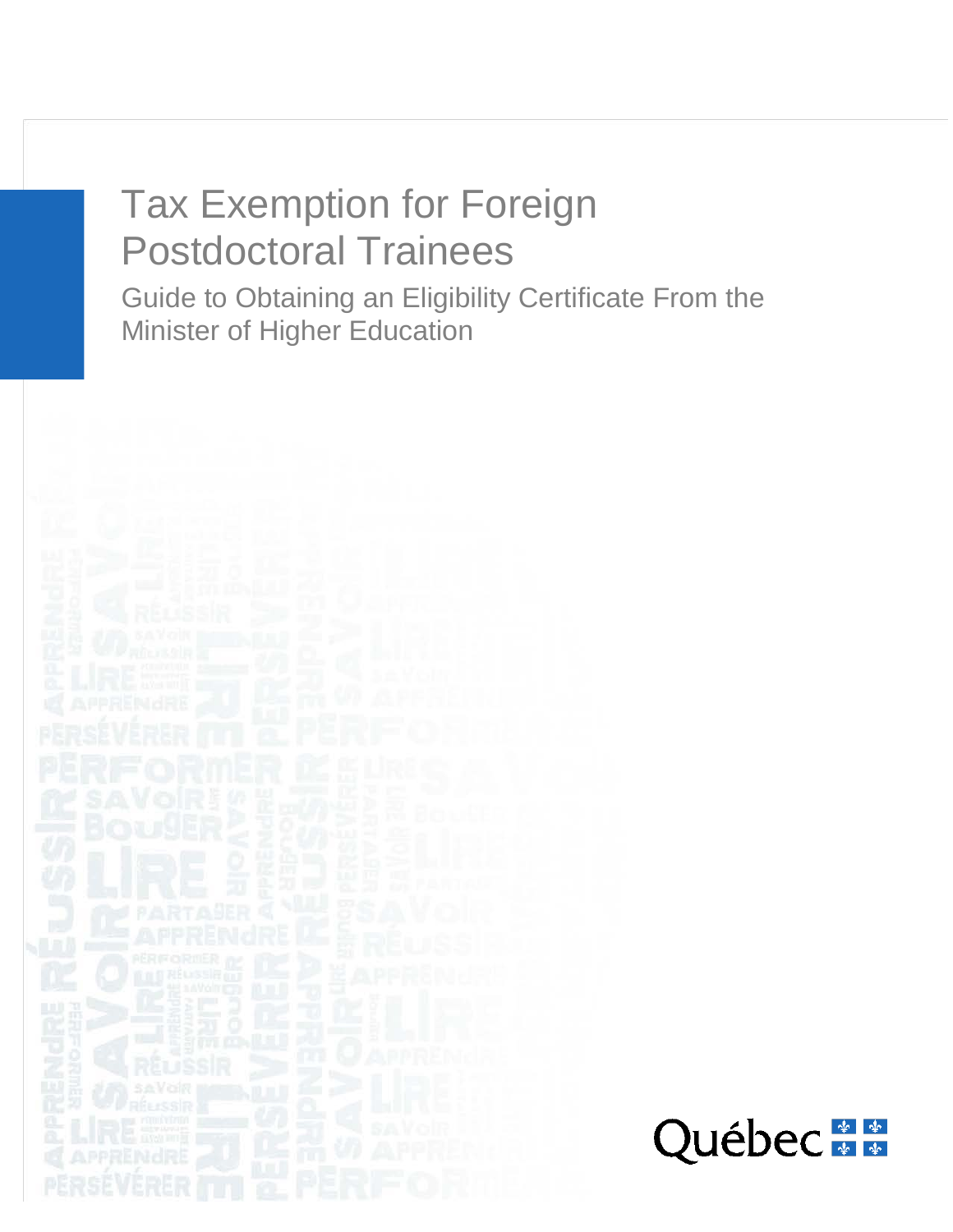This document was produced by the Ministère de l'Enseignement supérieur.

#### **Coordination and content**

Service des affaires académiques Direction de l'enseignement et de la recherche universitaires Direction générale des affaires universitaires, étudiantes et interordres Secteur du Développement et soutien des réseaux

**Title of original document:** *Exemption d'impôt pour les stagiaires postdoctoraux venant de l'étranger – Guide pour l'obtention d'une attestation d'admissibilité de la ministre de l'Enseignement supérieu*r

#### **English version**

Services linguistiques en anglais Direction du soutien au réseau éducatif anglophone Ministère de l'Éducation

#### **For additional information, contact:**

Renseignements généraux Direction des communications Ministère de l'Enseignement supérieur 1035, rue De La Chevrotière, 28<sup>e</sup> étage Québec (Québec) G1R 5A5 Telephone: 418-643-7095 Toll-free: 1-866-747-6626

This document is available on the Ministère's website: [www.education.gouv.qc.ca.](http://www.education.gouv.qc.ca/)

© Gouvernement du Québec Ministère de l'Enseignement supérieur, 2021

ISSN 2368-6529 (online) ISBN 978-2-550-71714-0 (PDF)

Legal deposit – Bibliothèque et Archives nationales du Québec, 2021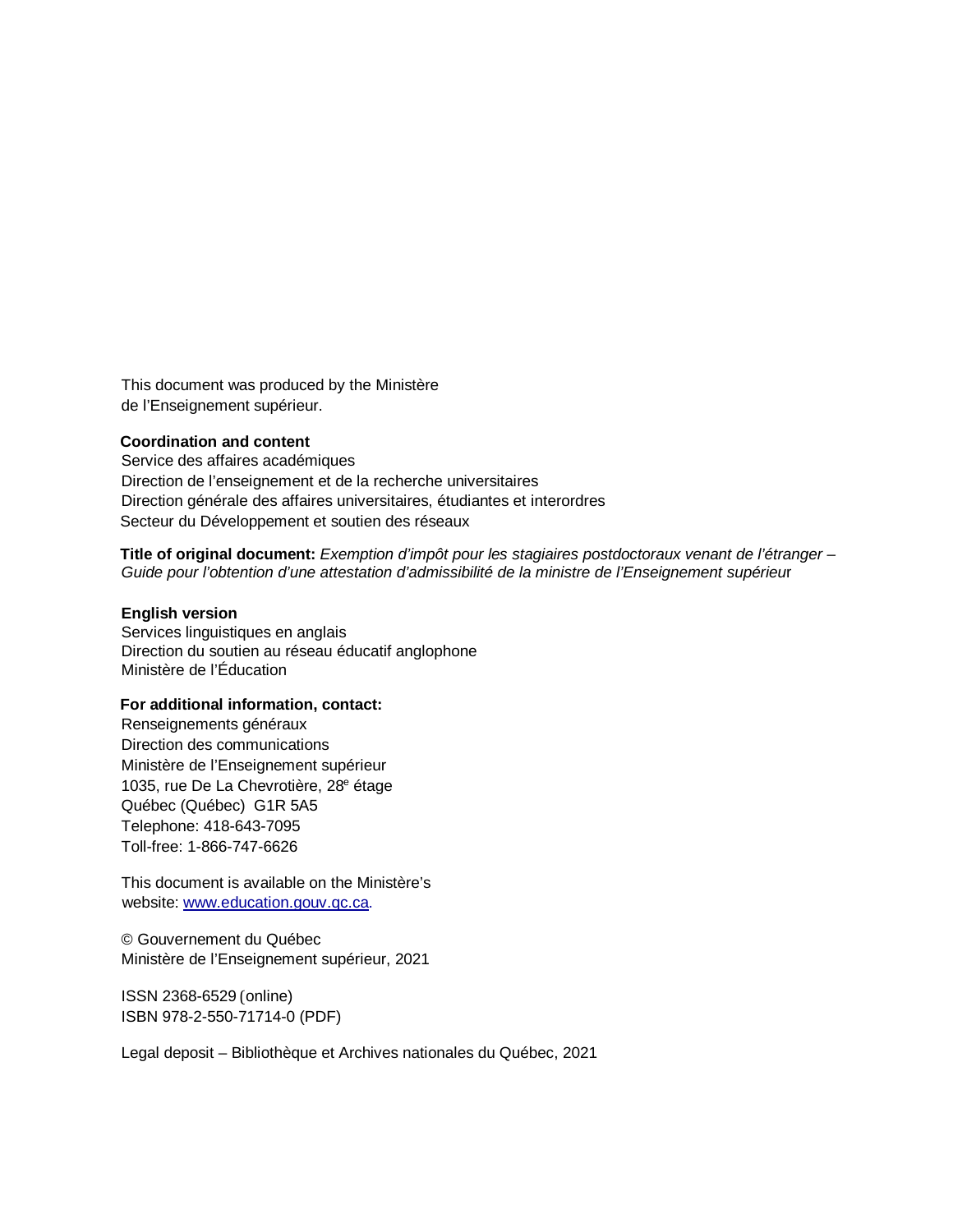# **Table of Contents**

<span id="page-2-0"></span>

| Submission of an application for renewal of a tax exemption eligibility certificate 4 |  |
|---------------------------------------------------------------------------------------|--|
|                                                                                       |  |
|                                                                                       |  |
|                                                                                       |  |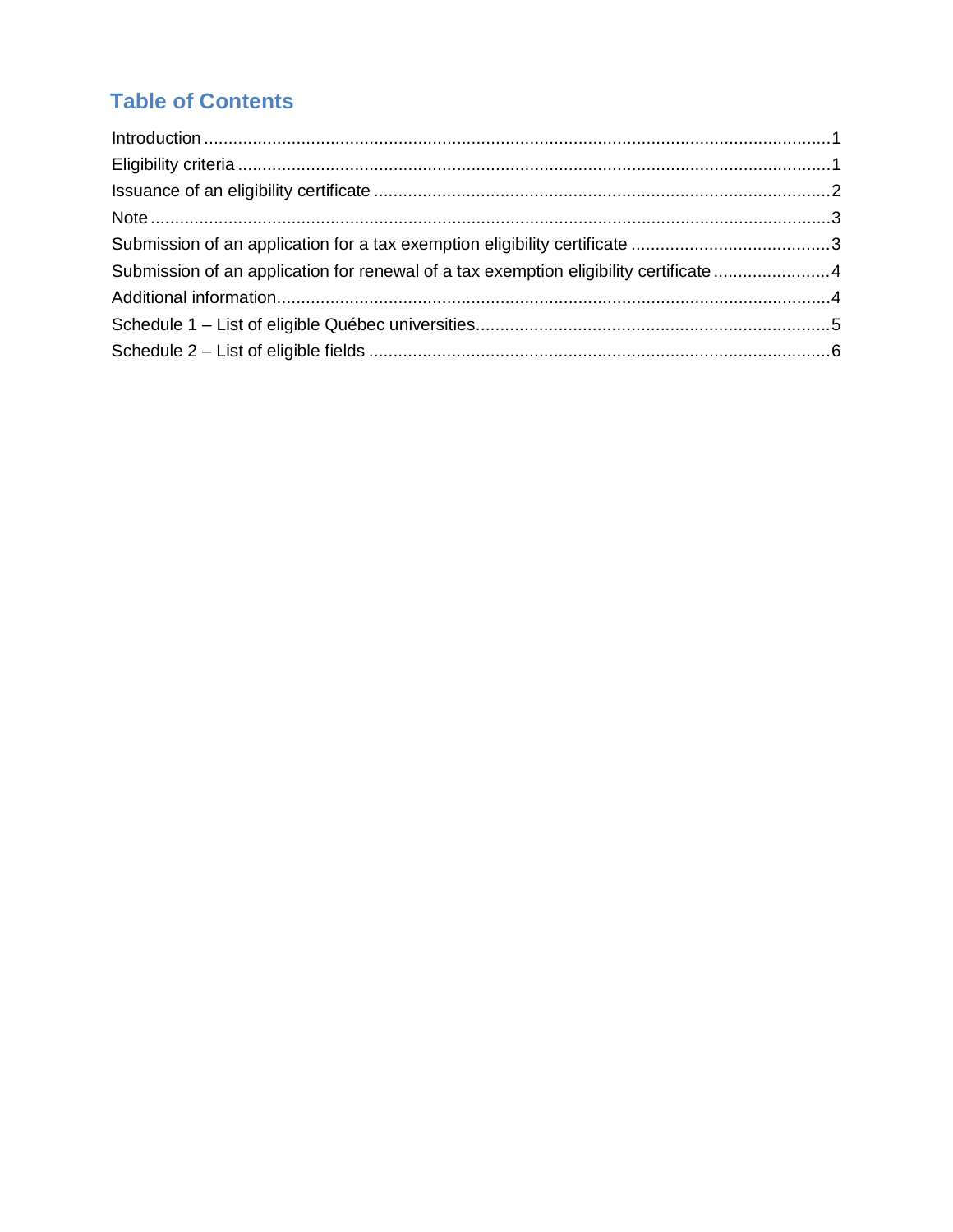# **Introduction**

The purpose of this tax exemption measure is to increase the ability of Québec universities to attract or recruit foreign postdoctoral trainees<sup>[1](#page-3-1)</sup> in areas of expertise in which the universities are experiencing recruitment difficulties. The areas of expertise targeted by this measure are pure and applied sciences and their related fields.

An individual who does not live in Canada immediately prior to entering into an employment contract or immediately before starting work as a postdoctoral trainee at an eligible university or public research centre may benefit from a tax exemption from the Québec government provided they satisfy the eligibility criteria set out in section 737.22.0.0.1 of the Québec *Taxation Act* (c. I-3), as listed in Schedule D, Chapter II of the *Act respecting the sectoral parameters of certain fiscal measures* (c. P-5.1).

The conditions to be met in order to benefit from this tax exemption measure include the employer's obligation to obtain an eligibility certificate from Québec's Minister of Higher Education (hereafter the certificate). This certificate, issued by the Minister, must be renewed annually, and may be granted for a maximum period of five years. This guide contains all the information on the eligibility criteria and the conditions for obtaining a certificate.

# <span id="page-3-0"></span>**Eligibility criteria**

For an individual who is hired as a postdoctoral trainee at an eligible public research centre within the meaning of paragraph *a.*1 of section 1029.8.1 of the Québec *Taxation Act*, or at an eligible university entity (see Schedule  $1 -$  List of eligible Québec universities) within the meaning of paragraph *f* of the same section, to be eligible for the tax exemption, certain conditions specified in section 737.22.0.0.1 of the Québec *Taxation Act* must be met:

- 1. At any given time after March 31, 1998, the individual takes up employment, as an employee with an eligible employer under an employment contract entered into with that employer after that date.
- 2. The individual is not a resident of Canada immediately before entering into the employment contract or immediately before taking up employment with the eligible employer.
- 3. From the given time to the end of the year or the part of the year:
	- a) the individual works exclusively or almost exclusively for the eligible employer
	- b) the individual's duties for the eligible employer consist exclusively or almost exclusively in carrying on, as an employee, scientific research and experimental development
- 4. The eligible employer has obtained in respect of the individual a certificate issued by the Minister of Higher Education for the taxation year, after having applied for it in writing before March 1 of the following calendar year, and that certificate, which has not been revoked in respect of the year or the part of the year, certifies that the individual is specialized in the field of pure or applied science or a related field, holds a doctoral degree (Ph.D.) and performed, exclusively or almost exclusively, their duties as a researcher within the framework of a postdoctoral internship for the employer. [2](#page-3-2)

The Minister of Higher Education is responsible only for condition (4), which is the non-tax parameter of this tax measure.

<span id="page-3-1"></span><sup>&</sup>lt;sup>1</sup> The term "postdoctoral trainee" refers to "foreign researcher on a postdoctoral internship" mentioned in the Québec *Taxation Act.*

<span id="page-3-2"></span><sup>2</sup> As stated in the Québec *Taxation Act*, Chapter I-3, section 747.22.0.0.1, updated to June 18, 2019.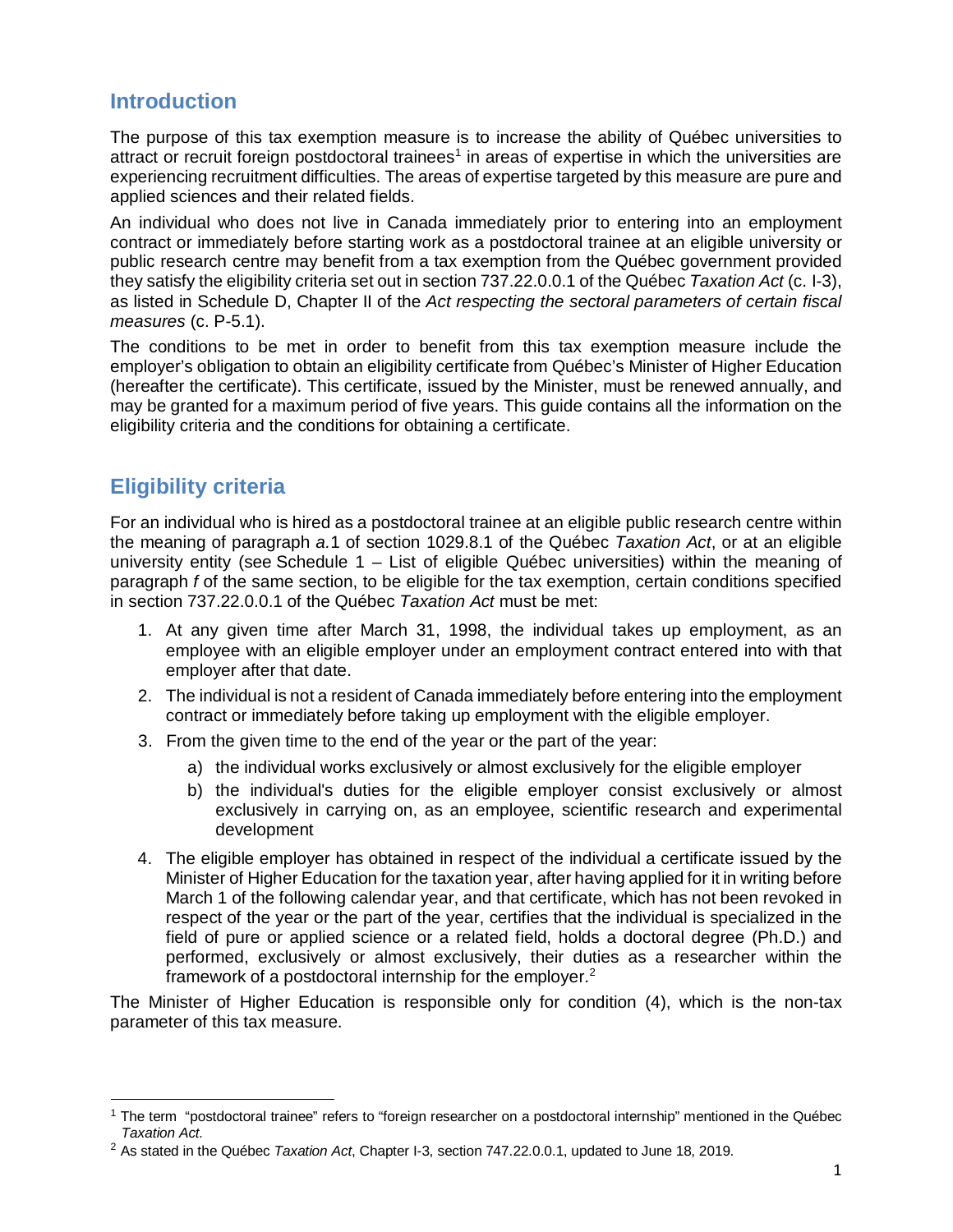# <span id="page-4-0"></span>**Issuance of an eligibility certificate**

For a postdoctoral trainee to be eligible for the tax exemption measure, the employer must first obtain, for the employee, a certificate. This certificate is an essential condition for obtaining the tax exemption but does not guarantee that the tax exemption will be granted.

As specified in Schedule D, Chapter II, Division II, of the *Act respecting the sectoral parameters of certain fiscal measures* (Act), the eligibility certificate issued by the Minister of Higher Education certifies that the employee:

- 1) is specialized in the field of pure or applied science or a related field
- 2) holds a doctoral degree (Ph.D.) or an equivalent degree recognized by a Québec university in the field of pure or applied science or a related field that was granted **less than five years ago**
- 3) is serving a full-time postdoctoral internship as a researcher with the employer for a set term
- 4) is performing their duties with the employer exclusively or almost exclusively, on a continuous basis, as a researcher within the scope of the postdoctoral internship in the field of pure or applied science or in a related field

To identify the fields eligible for the tax exemption, the Ministère de l'Enseignement supérieur has agreed to use the discipline classification system of the Fonds de recherche du Québec (FRQ) (Society and Culture, Health, Nature and Technologies). This classification has the advantage of being familiar to and used by the universities. This list is presented in Schedule 2 – List of eligible fields. According to the FRQ's classification system, **the eligible fields for postdoctoral trainees are as follows:**

| <b>Eligible fields under the</b><br><b>Act</b> | <b>FRQ related</b>                | <b>FRQ reference fields</b> |
|------------------------------------------------|-----------------------------------|-----------------------------|
| Pure or applied science or<br>a related field  | Health                            | <b>All fields</b>           |
|                                                | Nature and<br><b>Technologies</b> | <b>All fields</b>           |

The certificate is issued in the name of the researcher who is a postdoctoral trainee and is sent to the eligible university or public research centre. **The Minister of Higher Education reserves the right to revoke a certificate on the basis of information received subsequent to the examination of the application.**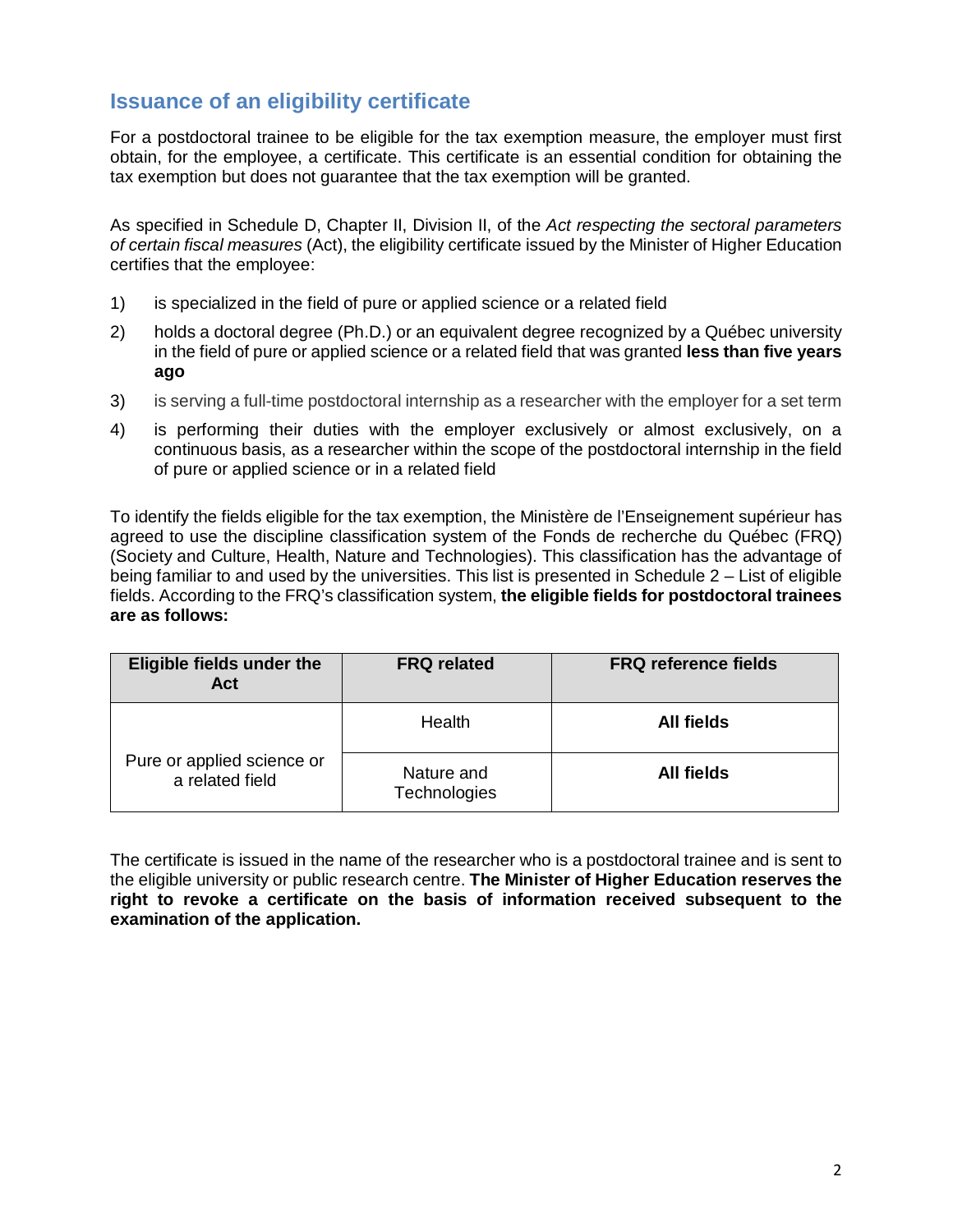# **Note**

The role of the Minister of Higher Education is limited to the issuance of eligibility certificates.

Although obtaining this certificate is a necessary condition for Revenu Québec to approve the application, **it does not confirm the eligibility of the individual for the tax exemption.**

In addition, the university or research centre must maintain provincial tax deductions at source, since any refusal by Revenu Québec will result in the requirement that the uncollected amount be repaid.

As with all other tax provisions, this measure is administered by Revenu Québec, which is the sole authority for granting such a tax exemption.

The responsibility lies with the employer and the employee for whom the application is made to ensure that they meet all the other legal requirements that this tax exemption measure requires.

# <span id="page-5-0"></span>**Submission of an application for a tax exemption eligibility certificate**

The application for a certificate must be submitted before March 1 in the year after the later of the following two dates: the date on which the contract was entered into or the date on which the applicant began work as a trainee. The applicant may then be eligible for five years from the date on which they began work.

The university's designated representative must make the initial application by completing the following protected electronic form: *Application form for an Eligibility Certificate, Tax Exemption Program – Foreign Postdoctoral Trainees.* The form and all the required documents listed below must then be submitted by the university before the deadline. After this date, the form will no longer be available.

The application for an eligibility certificate **must** be accompanied by the following documents:

- a copy of a document confirming the applicant's appointment as a postdoctoral trainee employed by the eligible university or public research centre
- a **certified true** copy of the applicant's doctoral (Ph.D.) degree or equivalent recognized by the university; diplomas in languages other than French, English, Spanish or Latin must be translated by a member of the Ordre des traducteurs, terminologues et interprètes agréés du Québec (OTTIAQ)
- a copy of the abstract (summary) of the applicant's doctoral (Ph.D.) thesis **in French**
- the applicant's job description and list of duties
- a copy of the applicant's **up-to-date** curriculum vitae
- a copy of the applicant's work permit issued by Citizenship and Immigration Canada whose dates correspond to the applicant's start date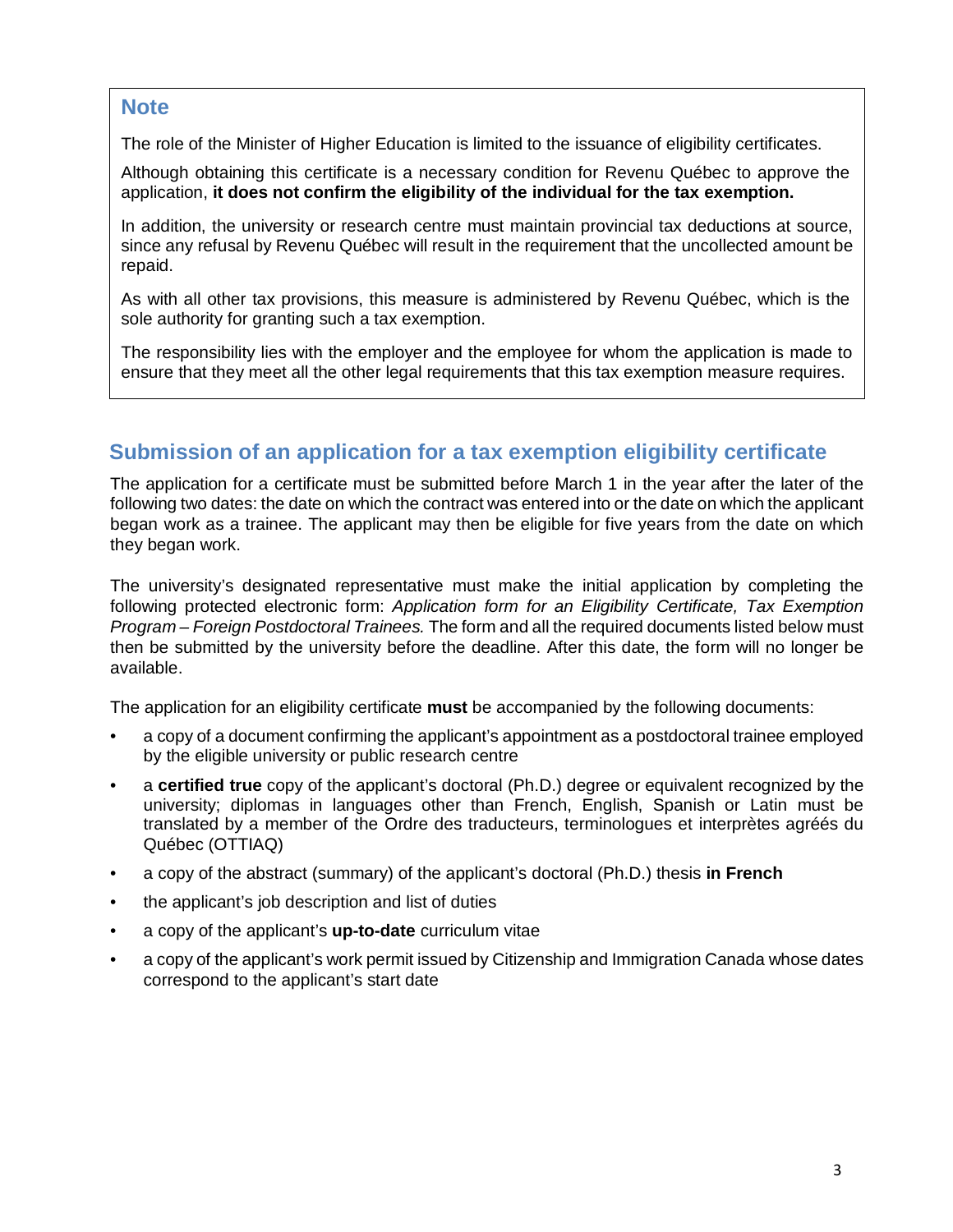# <span id="page-6-0"></span>**Submission of an application for renewal of a tax exemption eligibility certificate**

The application for renewal must be made annually for each certificate issued by the Minister. These certificates may be renewed up to a maximum duration of five years. The university's designated representative must apply by completing the following protected electronic form: *Application form for a Renewal of an Eligibility Certificate, Tax Exemption Program – Foreign Postdoctoral Trainees.*

The application for renewal must be submitted before March 1 of the year following the year of the renewal. After this date, the form will no longer be available.

# <span id="page-6-1"></span>**Additional information**

The exemption applies to Québec provincial tax only. The eligibility period is five years and is determined by Revenu Québec.

| Information on obtaining<br>a certificate                                                          | Please submit your question:<br>by email at Exemption. Impot@mes.gouv.qc.ca<br>by telephone at 418-643-2839, extension 3192                                                                                                                                                                                                                                                                                                                                                                                                                                                                                                                                                                                                                      |  |
|----------------------------------------------------------------------------------------------------|--------------------------------------------------------------------------------------------------------------------------------------------------------------------------------------------------------------------------------------------------------------------------------------------------------------------------------------------------------------------------------------------------------------------------------------------------------------------------------------------------------------------------------------------------------------------------------------------------------------------------------------------------------------------------------------------------------------------------------------------------|--|
| Information on the tax<br>exemption measure                                                        | Consult the information bulletins available under the<br>Publications tab of the Ministère des Finances' website<br>(http://www.finances.gouv.qc.ca):<br>2000-4 – New fiscal measures to support social and<br>economic activity in Québec (June 29,2000)<br>2000-5 - Adjustments to fiscal policy applicable to<br>individuals and corporations (October 6, 2000)<br>2002-13 - Clarifications concerning gifts made to political<br>education organizations whose mission is to promote the<br>sovereignty of Québec, designation<br>of a new<br>biotechnology site in Saint-Hyacinthe and other fiscal<br>measures (page 17) (December 19, 2002)<br>Additional Information<br><b>Fiscal</b><br>the<br>on<br><b>Measures</b><br>(June 12, 2003) |  |
| Information on non-<br>resident status or on<br>obtaining a tax<br>exemption from Revenu<br>Québec | Please:<br>call Renseignements fiscaux spécialisés for individuals in<br>business at 1-800-267-6299<br>consult the Interpretation and Administrative Bulletins<br>Concerning the Laws and Regulations whose application<br>is entrusted to Revenu Québec. These documents are<br>available on the following website:<br>https://www.revenuquebec.ca/en/about-<br>us/documents/revenu-quebec-tax-documents-available-<br>online/interpretation-bulletins-and-interpretation-letters/                                                                                                                                                                                                                                                              |  |
| Information on<br>immigration procedures                                                           | Please visit the following website:<br>http://www.immigration-quebec.gouv.gc.ca/en/index.html                                                                                                                                                                                                                                                                                                                                                                                                                                                                                                                                                                                                                                                    |  |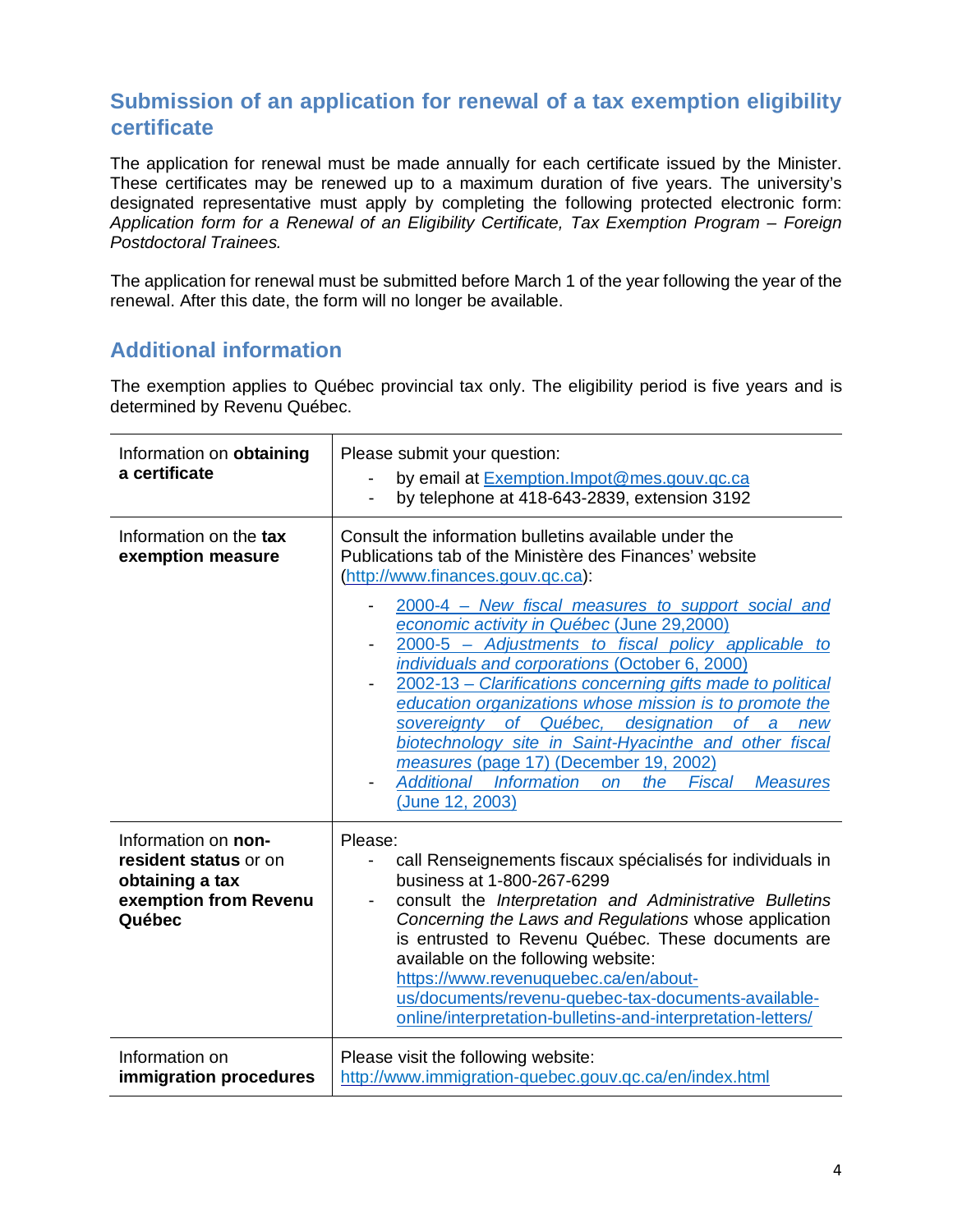# <span id="page-7-0"></span>**Schedule 1 – List of eligible Québec universities**

- Bishop's University (BU)
- Concordia University (CU)
- École de technologie supérieure (ETS)
- École des hautes études commerciales de Montréal (HEC)
- École nationale d'administration publique (ENAP)
- École Polytechnique de Montréal (EPM)
- Institut national de la recherche scientifique (INRS)
- McGill University (MGU)
- Télé-université (TELUQ)
- Université de Montréal (UM)
- Université de Sherbrooke (US)
- Université du Québec (UQ)
- Université du Québec à Chicoutimi (UQAC)
- Université du Québec à Montréal (UQAM)
- Université du Québec à Rimouski (UQAR)
- Université du Québec à Trois-Rivières (UQTR)
- Université du Québec en Abitibi-Témiscamingue (UQAT)
- Université du Québec en Outaouais (UQO)
- Université Laval (UL)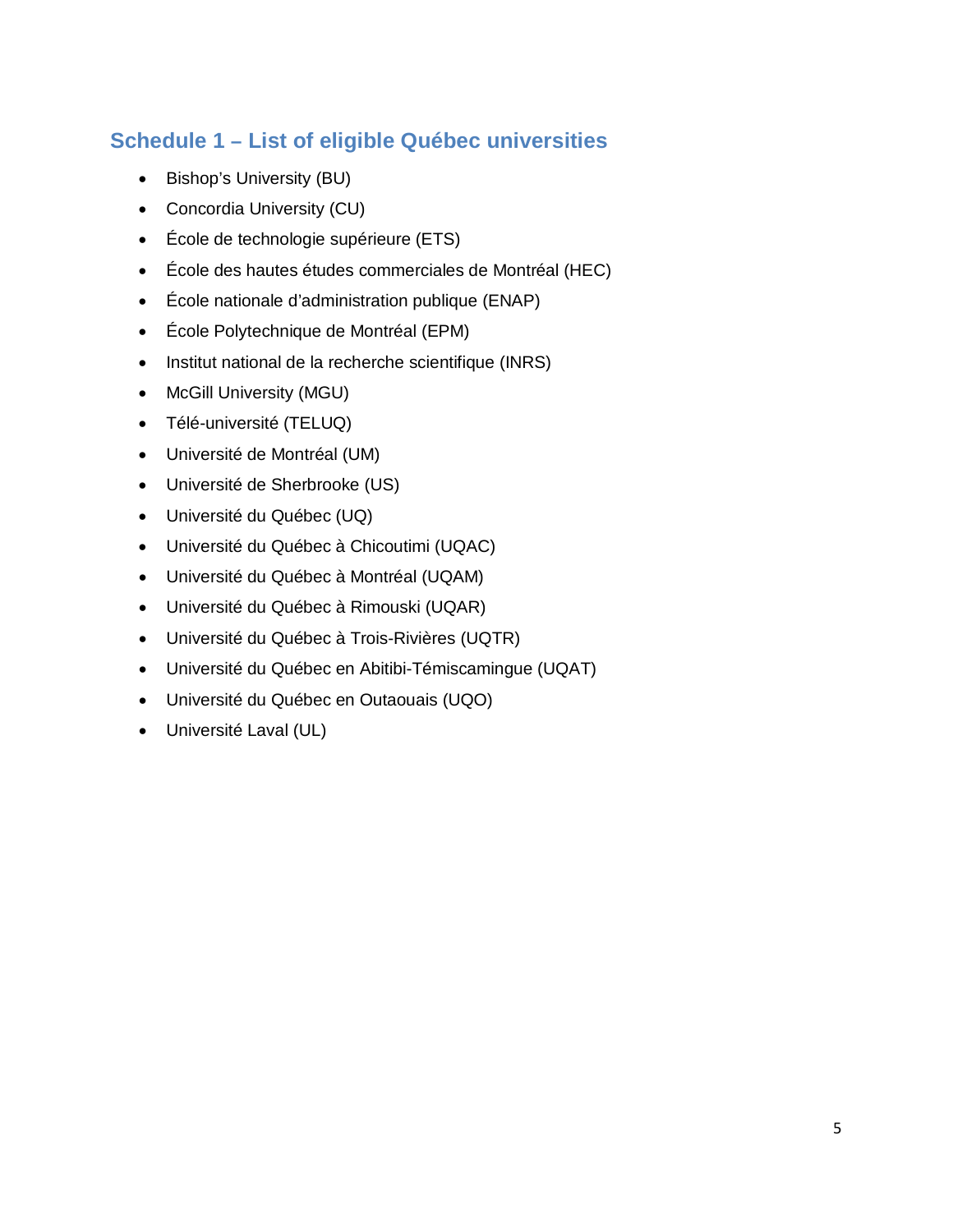# <span id="page-8-0"></span>**Schedule 2 – List of eligible fields**

# **FONDS DE RECHERCHE DU QUÉBEC – SOCIETY AND CULTURE**

Not applicable to postdoctoral trainees

# **FONDS DU RECHERCHE DU QUÉBEC – HEALTH**

#### **Musculoskeletal Health and Arthritis**

Locomotor Activity / Movement Disorders Oro-Dental Disorders Skin Disorders Arthritis / Osteoarthritis Joints (Articulations) Musculoskeletal Deformation Orofacial Pain Fibrosis Structural Tissue Engineering / Biomaterials Musculoskeletal Lesions and Repair Connective Tissue Diseases Bone Diseases Muscular Diseases Dental Materials Orthoses and Prostheses **Osteoporosis Skin** Dental Health **Scoliosis** Rehabilitation Care and Services Muscle Tendons and Ligaments Connective Tissue Bone Tissue Trauma / Injuries

#### **Cancer**

Apoptosis and Cancers Skin Cancer Prostate Cancer Head and Neck Cancer Cancer of the Digestive System Cancer of the Musculoskeletal System Cancer of the Reproductive System Cancer of the Urinary System Lung Cancer Leukemia Breast Cancer Cancer Genetics Hormone Dependent Cancers **Carcinogenesis Chemotherapy** Social Determinants of Cancer Cancer Diagnosis and Detection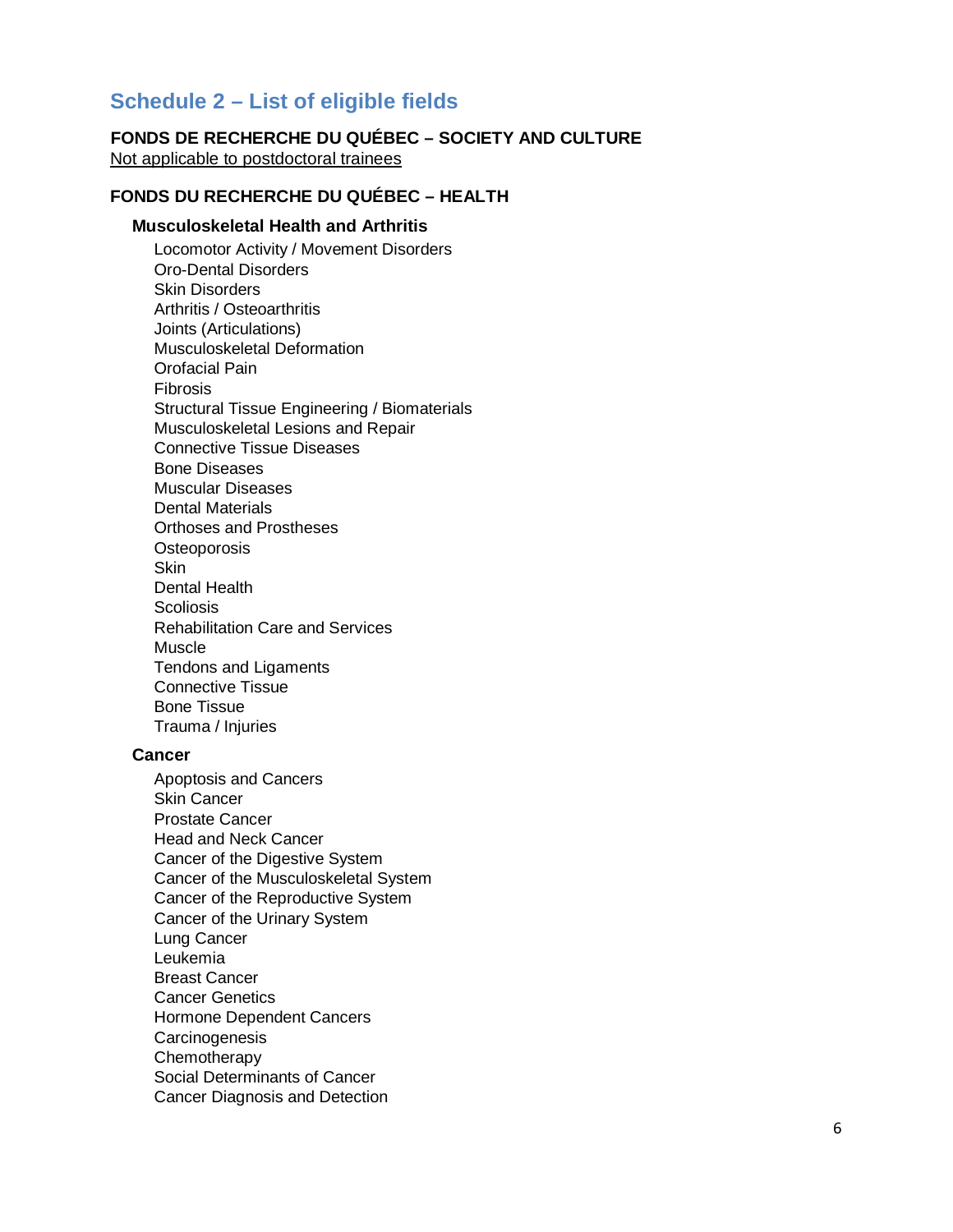# **Cancer** (cont.)

Cellular Differentiation Cellular Division Environment and Cancer Growth Factors Suppressor Gene Hereditary Cancer Host -Tumour Interaction Lymphoma Nutrition and Cance r **Oncogenes** Radiotherapy Cell Signaling and Cancer Stress and Cancer Smoking and Cancer Cell Therapy of Cancer Gene Therapy and Cancer Cerebral Tumours Retinal and Ocular Neoplasms Vaccine and Cancer

#### **Human Genetics**

Genetic Mapping Chromosomes: Structure / Organization Genetic Screening of Diseases Genome Damage and Repair Gene Regulation and Expression **Genes** Susceptibility Genes Applied Genetics Complex Trait Genetics Developmental Genetics Genetics and Ethics Genetics and Heredity Evolutionary Genetics Molecular Genetics Population Genetics Genome Genomics Gene Environment Interactions Genetic Diseases Genetic Markers DNA and RNA Chips Transgenic Model Mutation (Process) Phenotype Polymorphism **Proteins Proteomics Telomeres** Gene Therapy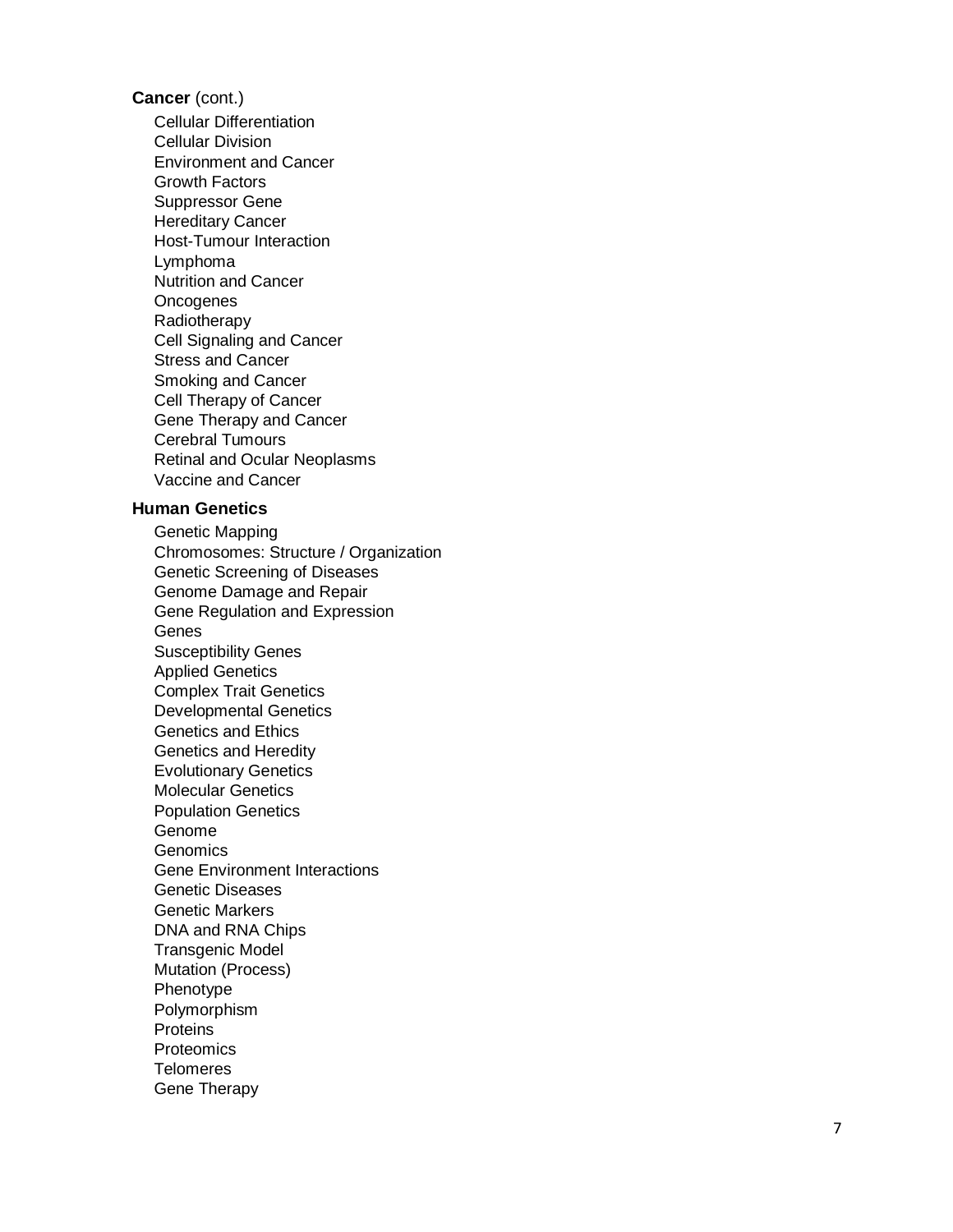#### **Infection and Immunity**

**Allergies** Antibiotics and Resistance Antibodies Antigens **Antivirals Bacteria** Burns and Infections Septic Shock Cellular Defense Social Determinants of Infectious and Immune-Meditated Diseases Vaccine Development Host Genetics **Hepatitis** Immunodeficiencies Immunotherapy Bacterial Infections Fungal Infections Parasitic Infections Viral Infections Leukocytes Yeasts Auto-Immune Diseases Diseases of the Immune System Infectious Diseases Sexually Transmitted Diseases Tropical Diseases Immune Mediators: Cytokines and Chemokines **Parasites Platelets** Global Health and Emerging Diseases AIDS / HIV Cell Signalling and Infectious and Immune Diseases Blood Substitutes Immune System Cell Therapy of Infectious and Immune Diseases Gene Therapy of Infectious and Immune Diseases Transplantation and Graft Rejection **Tuberculosis** Vaccination Virus

#### **Neurosciences, Mental Health and Addiction**

Cerebrovascular Accident Language Acquisition and Development Neuronal and Synaptic Activity Convulsive Disorders / Epilepsy Alcoholism Anxiety Apoptosis Learning and Memory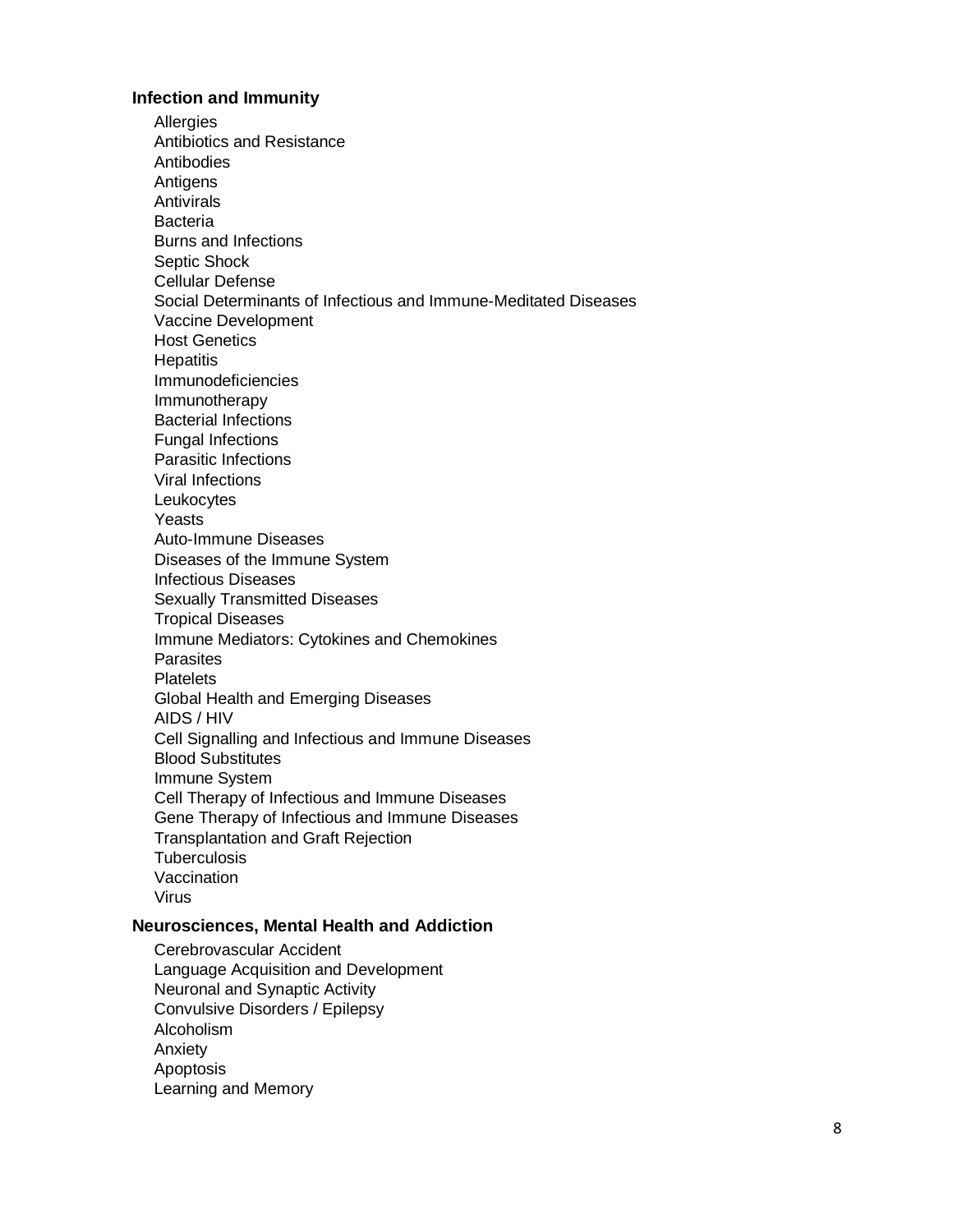**Neurosciences, Mental Health and Addiction** (cont.)

Ataxia Autism Huntington's Chorea Chronobiology **Cognition** Neuronal Communication and Neurotransmission **Dementia** Depression Nervous System Development Pain Growth Factors Executive Functions Genetics and Neurological and Psychiatric Diseases Neuronal Transplantation and Stem Cells Hemiplegia and Paraplegia Alzheimer's Disease Parkinson's Disease Spinal Cord Diseases Eye and Visual System Diseases Peripheral Nervous System Diseases Central Nervous System Inflammatory Diseases Neurodegenerative Diseases Neuroendocrine Diseases Neuroimmunological Diseases Neurological Diseases Neuromuscular Diseases Central Nervous System Organic Diseases Brain Metabolism Migraine Neuronal Modeling Motivation and Emotions Neurogenesis and Gliogenesis **Neurotoxicity** Plasticity / Neuronal Regeneration Social and Cultural Psychiatry Receptors and Carriers Mental Health and Society **Schizophrenia** Multiple Sclerosis Cell Signaling Somatization and Functional Somatic Syndromes Sleep and Sleep Disorders **Stress** Suicide Auditory System Gustatory System Motor System Autonomic Nervous System Olfactory System Somatosensory System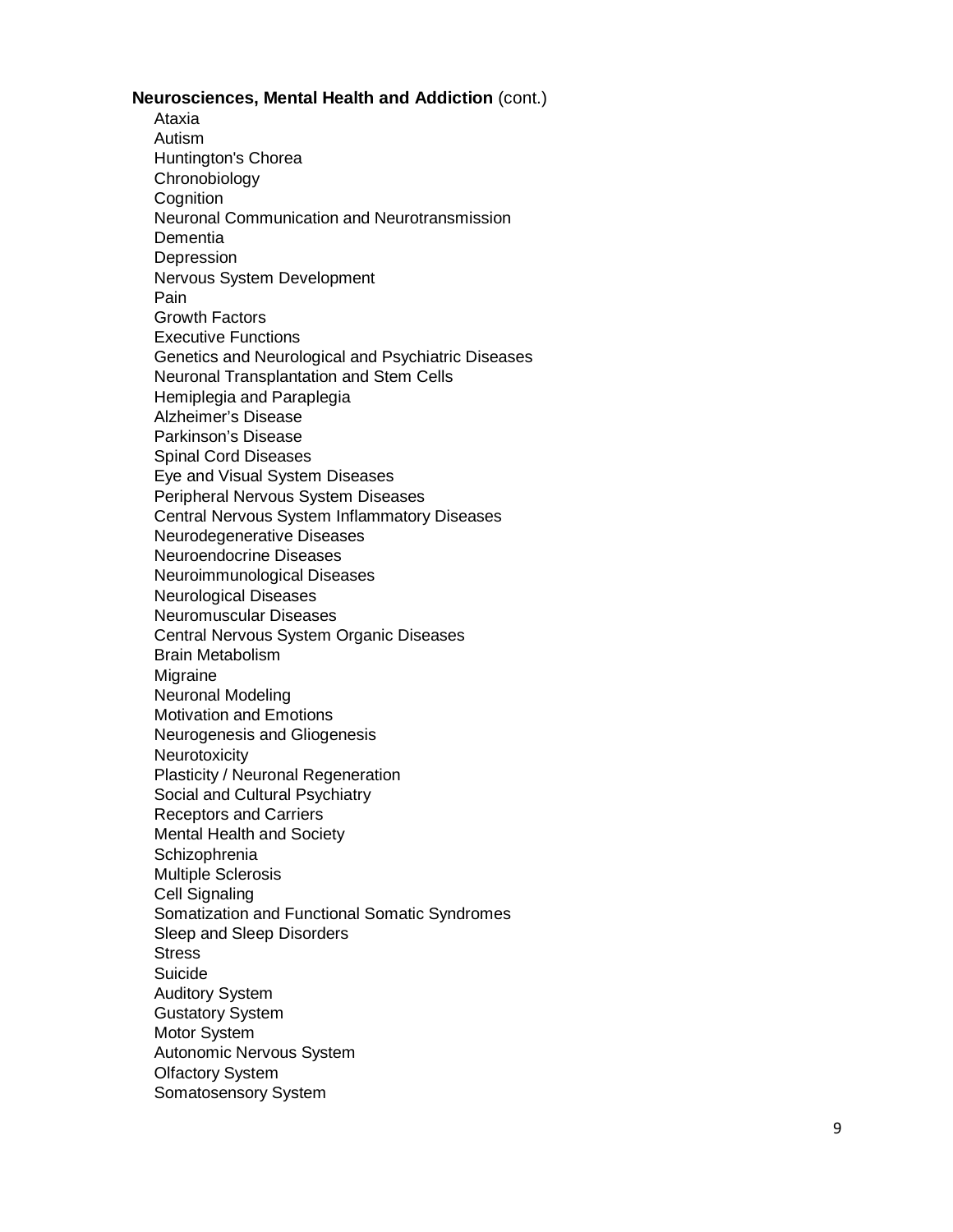#### **Neurosciences, Mental Health and Addiction** (cont.)

Visual System Smoking Gene Therapy Drug Abuse Cranio -Encephalic and Spinal Cord Trauma Mood Disorders Character Disorders Communication Disorders Eating Disorders Hearing Disorders Vestibular Disorders

#### **Nutrition and Metabolism**

Digestive System Appetite Nutritional Requirement Feeding Behaviour Endocrine Disorders Metabolic Disorders Nutritional Disorders Social Determinants of Dietary and Metabolic Disorders Development of Drug Delivery Systems **Diabetes** Poisoning Liver **Glucotoxicity** Hormones and Growth Factors Hyperthermia and Hypothermia Renal Insufficiency / Failure and Malabsorption Intestinal Malabsorption and Cholestatic Syndromes Crohn's Disease Hepatic Diseases Lipid Disorders Metabolic Diseases Renal Diseases Metabolism Toxin and Toxicant Metabolism Drug Metabolism Energy Metabolism **Nutrients** Nutrition **Obesity Pancreas** Gastrointestinal Pathologies Urogenital Pathologies **Digestion** Nutraceutical and Functional Foods Hormonal Regulation Endocrine system Urogenital System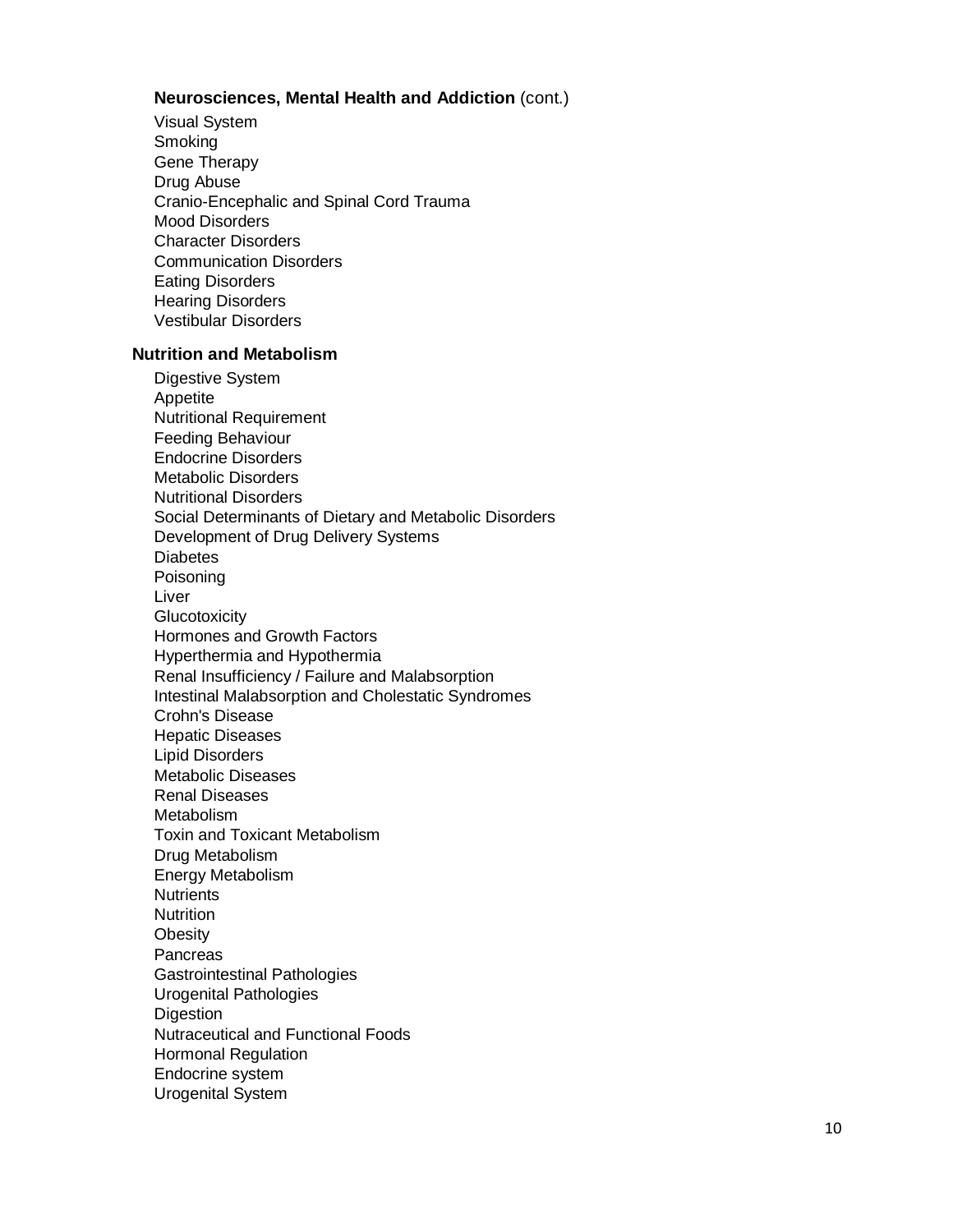#### **Nutrition and Metabolism (cont.)**

Renal system Toxicology

#### **Circulatory and Respiratory Health**

Anemia Aneurism Angiogenesis Respiratory Device Peripheral Arteriopathy Arrhythmia Asthma **Atherosclerosis** Congenital Cardiopathies Stem Cells and Organogenesis Blood Flow and Transfusions Social Determinants of Cardiovascular Diseases Social Determinants of Respiratory Diseases **Endocarditis** Environment and Respiratory Diseases Cardiac Fibrosis Cystic Fibrosis Pulmonary Fibrosis Hypertension (Arterial and Cardiac) Pulmonary Hypertension Cardiac Hypertrophy Heart Failure Coronary Heart Diseases Chronic Obstructive Pulmonary Disease Cardiovascular Diseases Inflammatory Respiratory Diseases Occupational Lung Diseases **Phlebitis** Pneumopathies Prostheses and Vascular Substitutes Cell Signaling Cardiovascular System Cell Therapy Thrombosis and Embolism Heart Transplantation Lung Transplantation Heart Valve / Valvular Diseases

# **Child, Youth and Maternal Health**

Child Abuse and Negligence Youth and Eating Disorders (Eating Disorders Among Youth) Breastfeeding and Infant Nutrition Congenital Anomalies Intrauterine Developmental Abnormalities Autism Prenatal and Neonatal Screening Postpartum Depression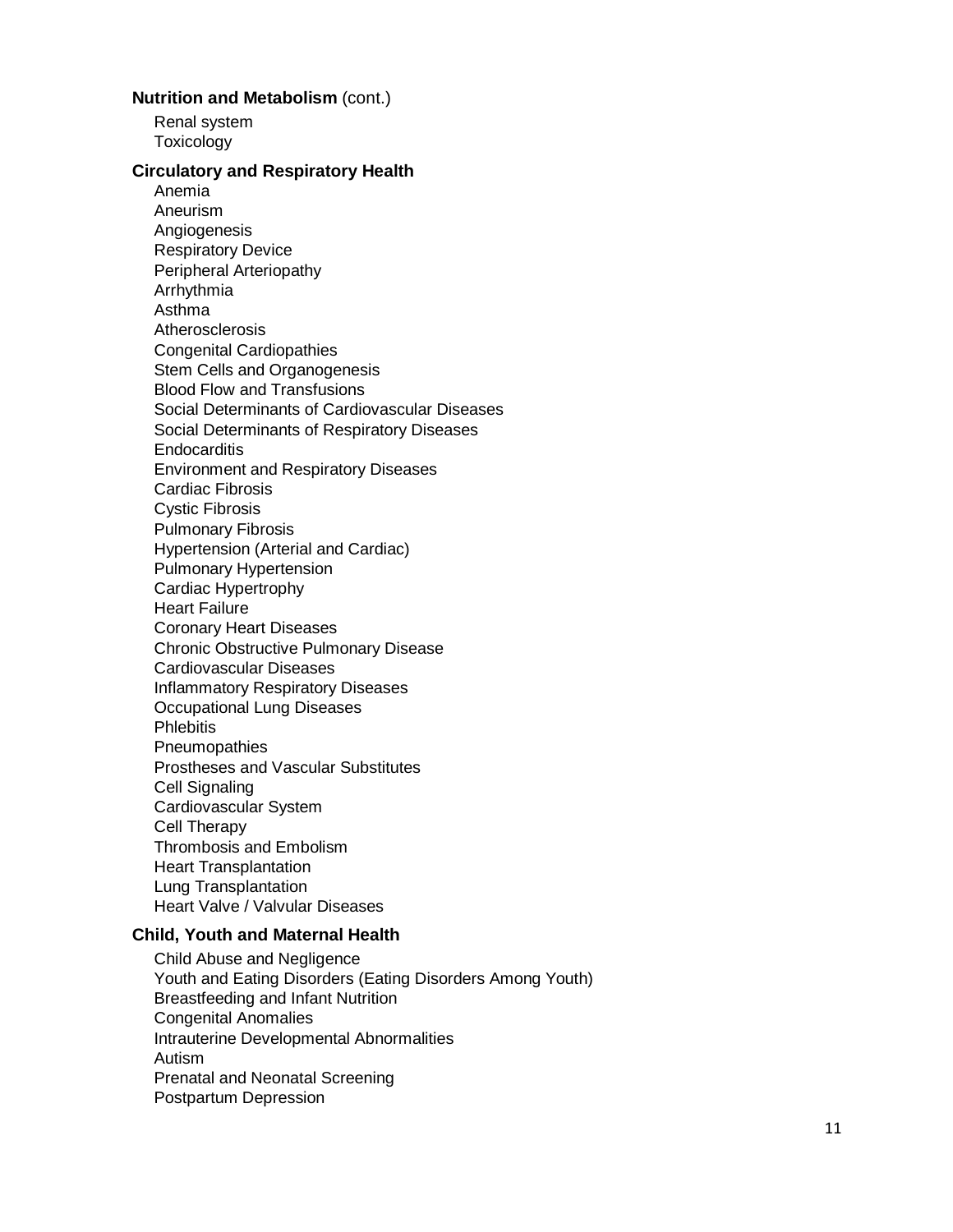#### **Child, Youth and Maternal Health** (cont.)

Social Determinants of Child and Youth Development Cognitive Development in Children Infant / Child Development Embryonic Development Cystic Fibrosis Gestation / Parturition Drugs and Pregnancy / Breastfeeding Cerebral Palsy Newborn Diseases Newborn Respiratory Diseases Perinatal Period Preeclampsia Prematurity Growth Retardation Mental Retardation Mental Health and Psychopathology in Children and Youth Sudden Infant Death Syndrome Prenatal and Perinatal Trauma Behavioural Disorders in Children and Adolescents Learning Disorders in Children Attention Deficit and Hyperactivity Disorders Speech and Language Development Disorders Childhood Vaccination

#### **Population Health**

Culture and Health Social Determinants of Health Law and Health (Health and Legislation) Human and Social Ecology Ethics and Health Family and Care Givers Lifestyle Determinants and Health Pharmacoeconomics Pharmacoepidemiology Preventive Health Care Health Promotion Community Health / Public Health Indigenous Peoples' Health (Aboriginal Health) Environmental Health Occupational Health and Safety Paramedical Sciences

#### **Gender and Health**

Andropause Birth Control Menstrual Cycle and Associated Problems Sexual Dysfunctions Endometriosis Gender Epidemiology Hormone Replacement Therapy Female Infertility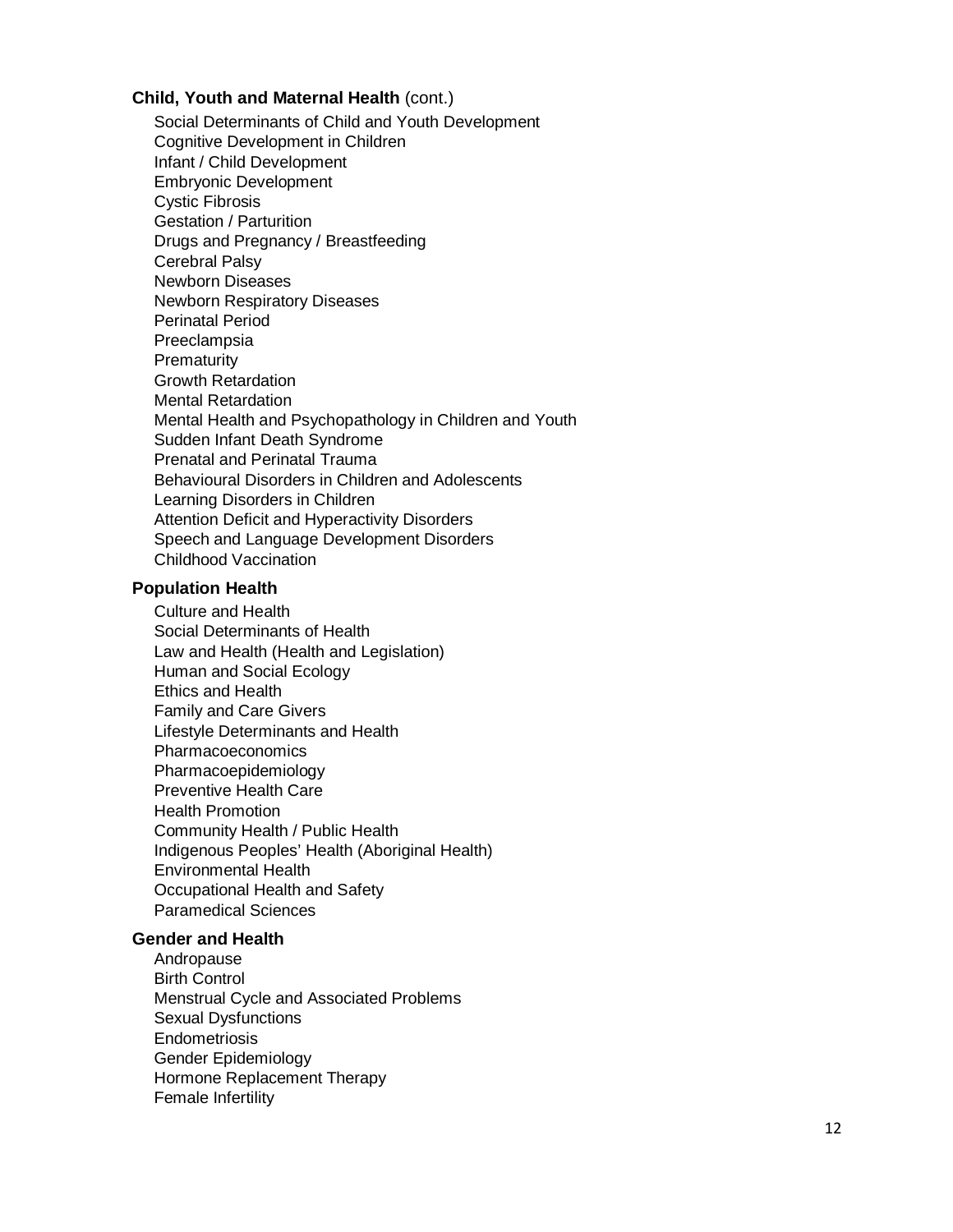#### **Gender and Health** (cont.)

Male Infertility Sexually Transmitted Diseases Reproductive Biology and Dysfunctions Menopause Prostate Endocrine Regulation **Steroids** Fertility Technologies Female Urogenital System Disorders Male Urogenital System Disorders

## **Health Services**

Emergency Medicine Health Care Organization Health Policies Professional Practices Hotline Services Health Services Home Care Services Long -Term Care Services Hospital Care Services Nursing Intensive Care Palliative Care Health Information Systems Diagnostic Techniques Health Care Technologies **Telemedicine** 

#### **Aging**

Age and Risk Factors Social Aspects of Aging Cerebral Atrophy Cellular Degeneration Genetics of Aging Chronic Diseases in Elderly Neurodegenerative Diseases Cognitive Neuropsychology of Aging Nutrition and Aging Loss of Independence Drug Administration and Drug Interactions Aging Process Quality of Life and Aging Intergenerational Relations Cellular Aging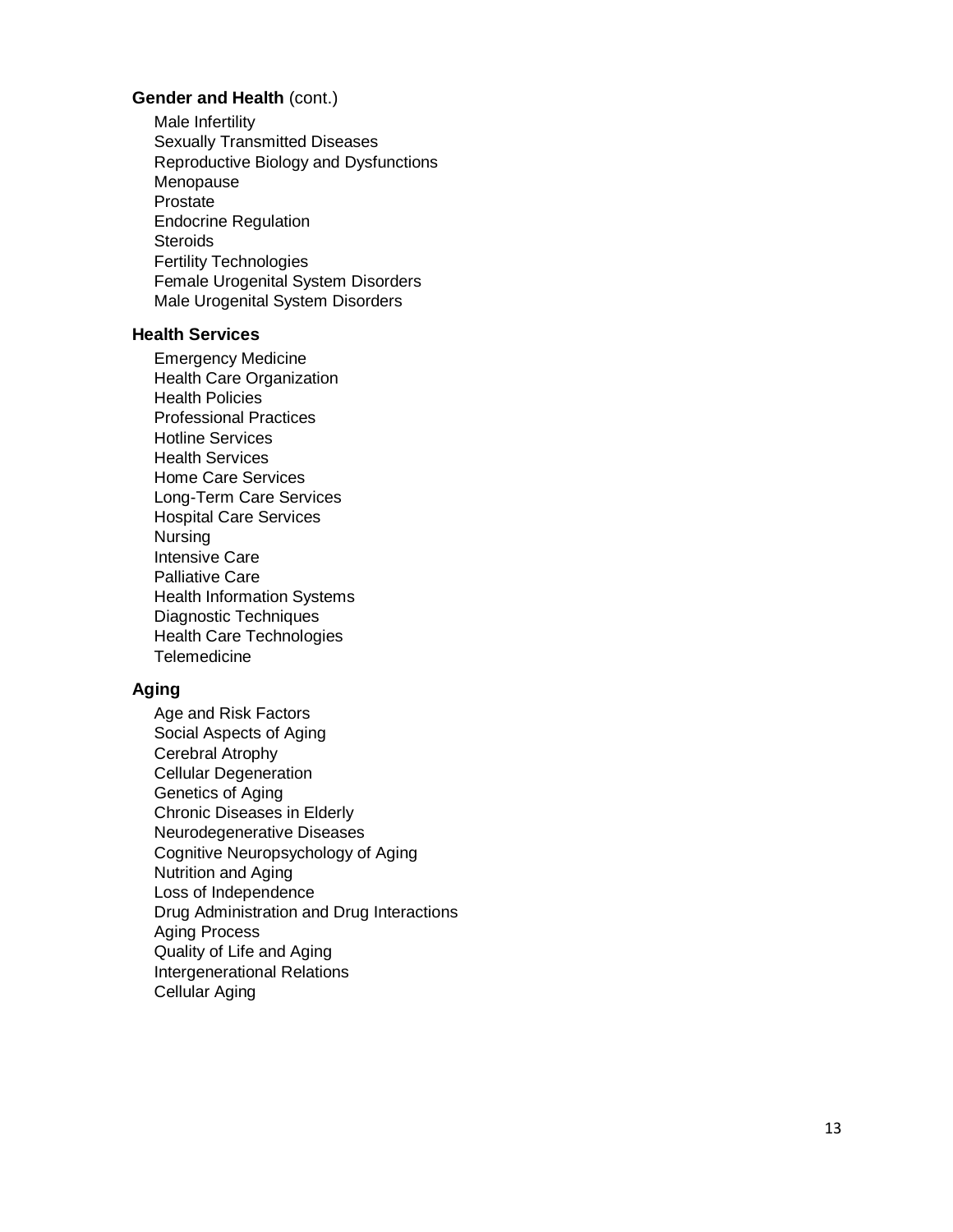# **FONDS DE RECHERCHE DU QUÉBEC – NATURE AND TECHNOLOGIES**

#### **ENERGY – (FRQ-NT)**

#### **Energy Production**

Biomass (Energy) Fossil Fuels Solar and Wind Energy Hydroelectricity (energy) Nuclear and Fusion

#### **Energy Transformation and Energy Use**

Energy Networks and Distribution Energy Saving (Conservation) Electrochemical and Fuel Cells Energy Saving Planning Energy Storage Hydrogen Technology

#### **Energy Transportation (Power Transmission)**

Electric Power Lines **Pipelines** Oil or Gas Tankers

#### **ENVIRONMENT – (FRQ-NT)**

#### **Water**

Potable Water (Drinking Water) Fresh Water Groundwater and Water Tables **Wastewater** Ice and Snow Water / Continent Interfaces Marine Environment Coastal Sedimentation

#### **Air**

Atmosphere (including Chemical Aspects) Climate Change, Impacts Atmospheric Disturbances (lightning, rain, etc.) Atmospheric Pollutants Wave Pollution (noise, microwaves, electromagnetic fields) Climate Forecasting and Modeling

#### **Earth (Land and Soil)**

Surveying and Land Management Industrial and Urban Contamination of Land Mining and Petroleum Contamination **Geomatics** Geological and Geomorphological Processes Natural Risks Soil and Sediments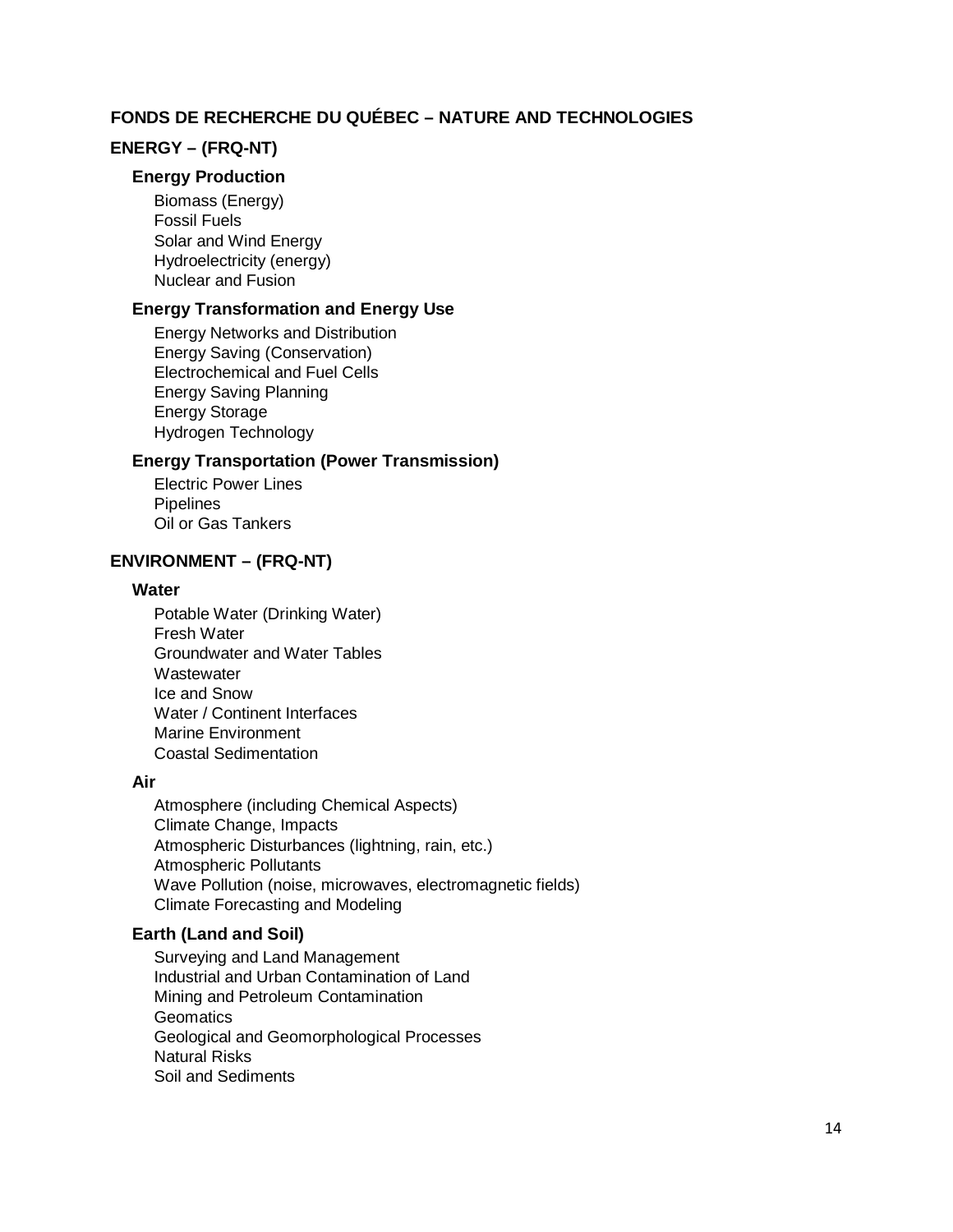#### **Pollutants**

Chemical Pollutants Flammable or Explosive Products Radioactive Substances Toxins and Other Biological Substances

#### **Ecology and Quality of the Environment**

Protected Areas Biodiversity and Biocomplexity Biogeography **Bioremediation** Ecosystem (aquatic and terrestrial) Vulnerable and Threatened Species Landscape and Restoration Ecological and Ecophysiological Processes

#### **Management and Protection**

Natural Risk Control Soil Decontamination Clean Technologies Liquid and Gaseous Waste Treatment Urban, Industrial and Agricultural Wastewater Treatment Recycling and Processing of Solid Waste

# **MANUFACTURING AND CONSTRUCTION – (FRQ-NT)**

# **Manufacturing Processes**

Quality Control Material Degradation Industrial Design Human Factors in Manufacturing Manufacturing Impacts Industrial Logistics Prefeasibility Studies on a Pilot Scale Preparation and Processing (Preparation and Transformation) Product Testing and Properties Prototyping Robotics and Automation Health and Safety

#### **Industrial Processes**

Bioprocesses and Biomedical Systems Heating and Refrigeration Packaging and Recycling (Wrapping and Recycling) Moulding (Milling) Chemical Processes Mechanical and Physical Processes Reticulation and Hardening Drying and Lyophilization **Thermodynamics** Heat Transfer Mass Transfer Machining and Assembling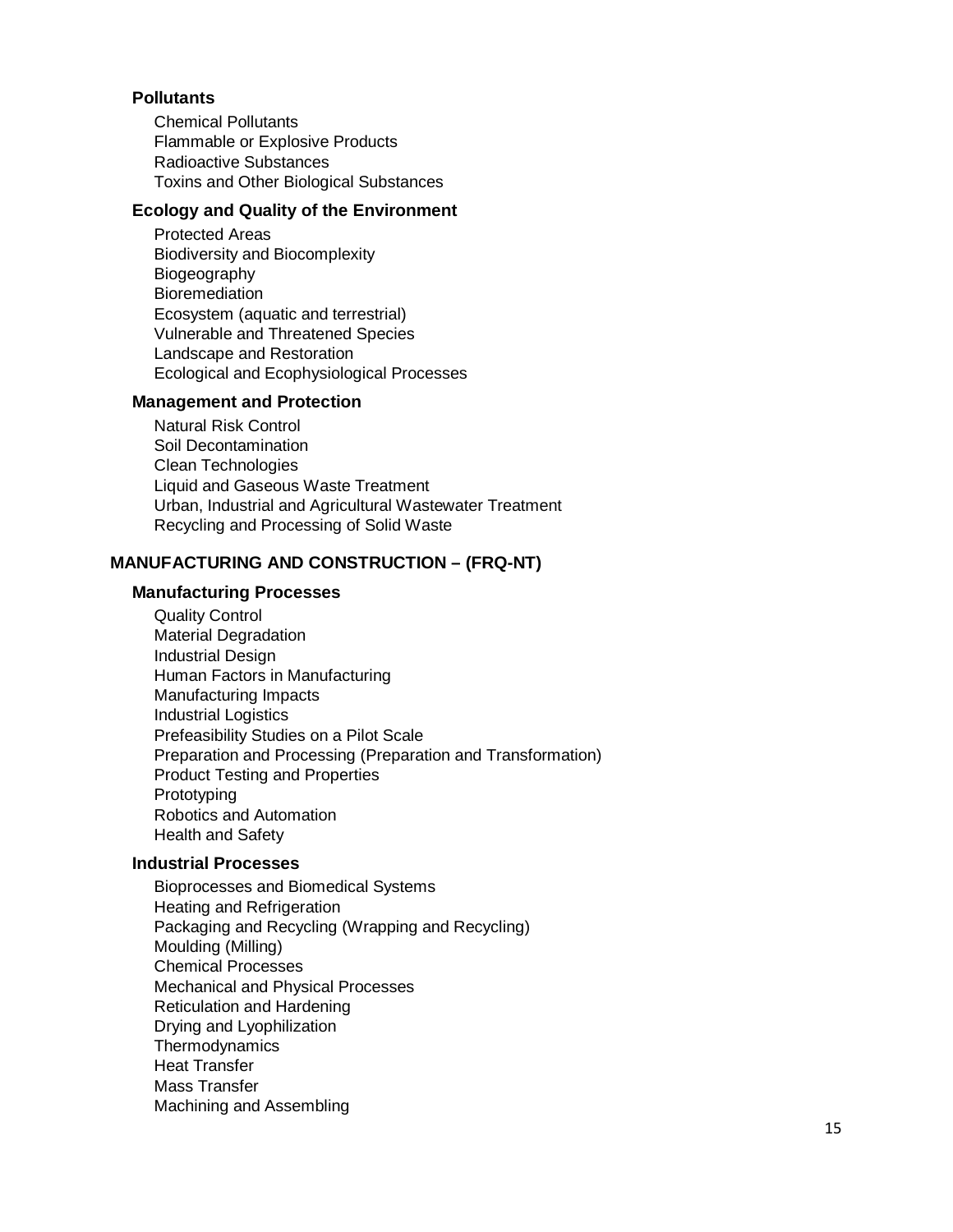## **Design (Conception)**

Sensors and Devices Material Design **Equipment** Instruments **Machinery** Construction Technologies

# **Civil Engineering Works**

Dams **Buildings** Drilling Platforms (Oil Rigs) Bridges Degradation and Aging of Civil Engineering Works Dynamic Phenomena of Civil Engineering Works Structural Resistance Seismic Resistance

#### **MATERIALS – (FRQ -NT)**

#### **Basic Materials**

Concrete and Cement Wood Ceramics and Glass Organic or Synthetic Materials Metals and Alloys Stones and Silicates Textiles, Fabrics and Leather

#### **Functional and Intelligent Materials**

Shape Memory Alloys **Biomaterials Composites** Films, Membranes and Multiphase Polymers Gels and Foams Plastics (Transformation) Polymers **Coatings** 

#### **Nanotechnologies**

**Nanomaterials Nanoparticles** Nanosystem s Supramolecules and Self -Assembly

#### **NATURE AND INTERACTIONS OF MATTER – (FRQ -NT)**

#### **Particles and Radiation**

Electron and Neutron Radiation -Matter Interactions (Light -Matter Interactions) Elementary Particles Plasmas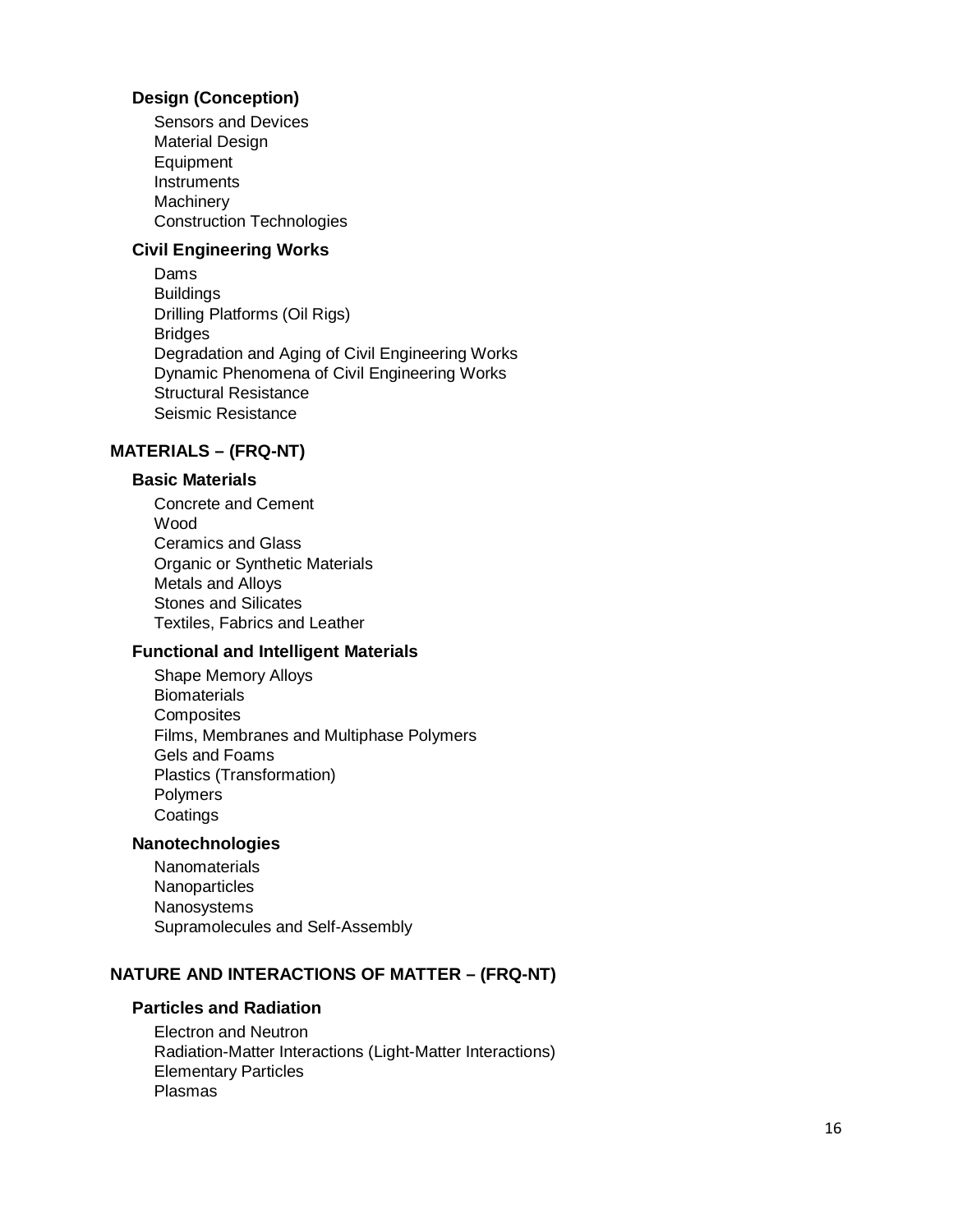#### **Atoms and Molecules**

Combinatorial Chemistry Inorganic and Organometallic Compounds **Macromolecules** Metals and Non-metals Organic Molecules and Biomolecules Quantum Phenomena Chemical Synthesis and Catalysis

## **States of Matter**

Low Temperatures and High Temperatures Gas and Critical State **Gravitation** Liquids and Solutions **Membranes Semiconductors Solids Superfluids Superconductors** Surfaces, Interfaces and Thin Layers Colloidal and Self-assembled Systems Phase Transitions

## **Earth**

**Geodynamics** Geotechnology Structure and Composition of the Earth Transformation and Evolution of the Earth's Surface

## **Planets and the Universe**

Galactic and Cosmic Systems Stellar Systems Structure of the Universe Solar and Planetary Systems

# **LIVING ORGANISMS (ANIMAL, MONERA, PROTIST, PLANTS) – (FRQ-NT)**

#### **Subcellular**

Nucleic Acids Enzymes and Proteins Bioactive Molecules

## **Cellular**

Cell Chromosomes (Living Organisms) Genes (Living Organisms)

#### **Microbiology**

**Microorganisms** Immune Reactions Protozoan Viruses (Living Organisms)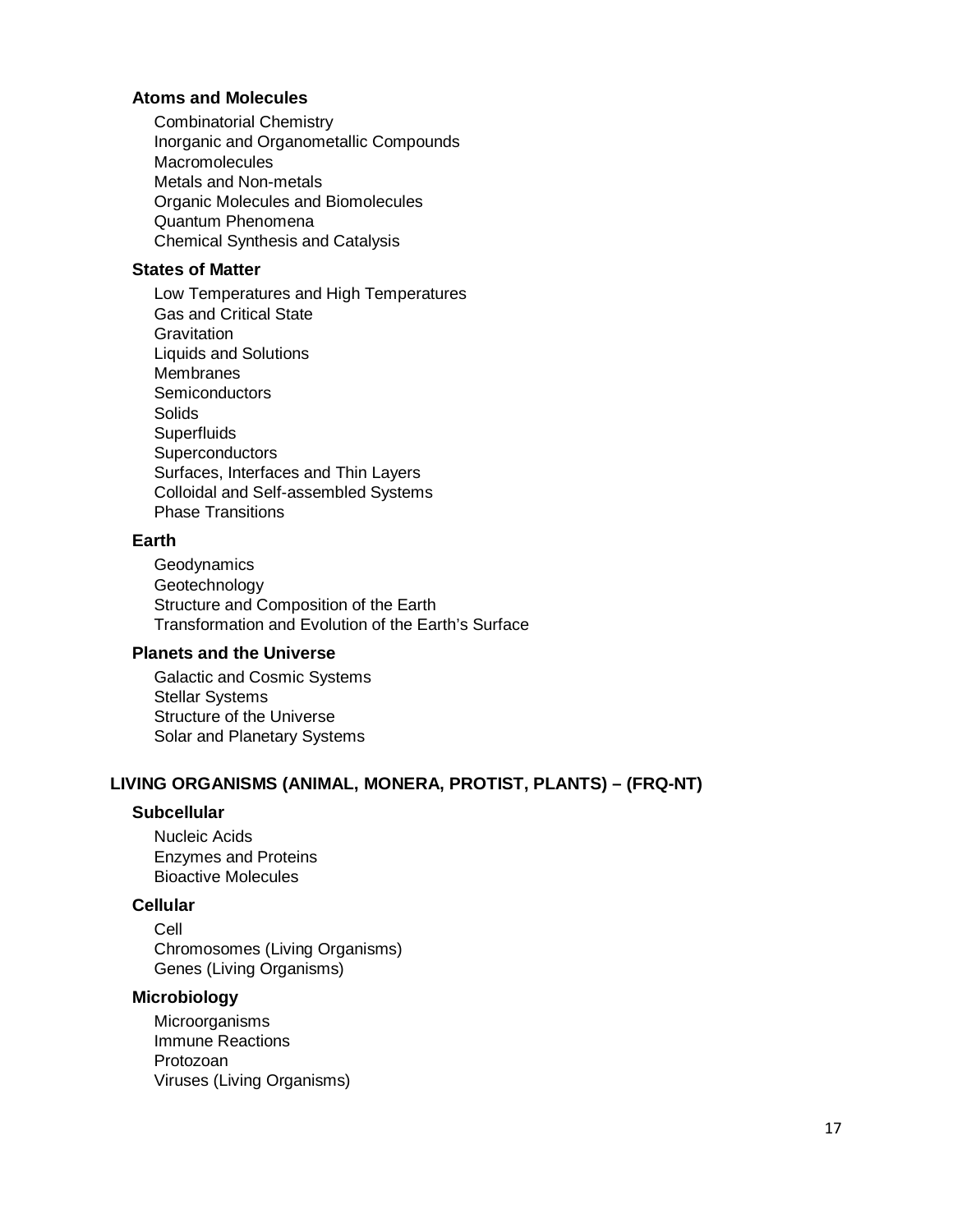## **Genomics and Proteomics**

**Bioinformatics Biotechnologies** Genotype and Phenotype Biological and Biochemical Mechanisms Functional and Structural Proteomics Biomedical Technologies

## **Organizational and Biological Functions**

Biological Behaviour Evolution and Phylogenesis Glands and Tissues Metabolism (Living Organisms) Environments and Habitats Morphology Pathology Physiology Reproduction and Growth Taxonomy and Systematics

# **LIVING ORGANISMS (HUMAN BEINGS) – (FRQ -NT)**

# **Psychology / Biological Aspects**

Learning and Memory Cognition and Language Sensorimotor Integration Motivation, Emotions and Reward Sensation and Perception Sleep, Awakening and Chronobiological Modulation

# **Natural Resources – (FRQ -NT)**

# **Agriculture**

Agricultural Machinery and Technologies **Nutrition** Parasites and Diseases Fish Aquaculture Livestock Farming Farming and Insect Control Plant Production (Crop Production) Processed Agri -Food Products Animal Reproduction Plant Reproduction

## **Plants and Forests**

Other Types of Wood Processing Pulp and Paper Plant Production Other Than Forest Products **Sylviculture** Forestry Technologies and Equipment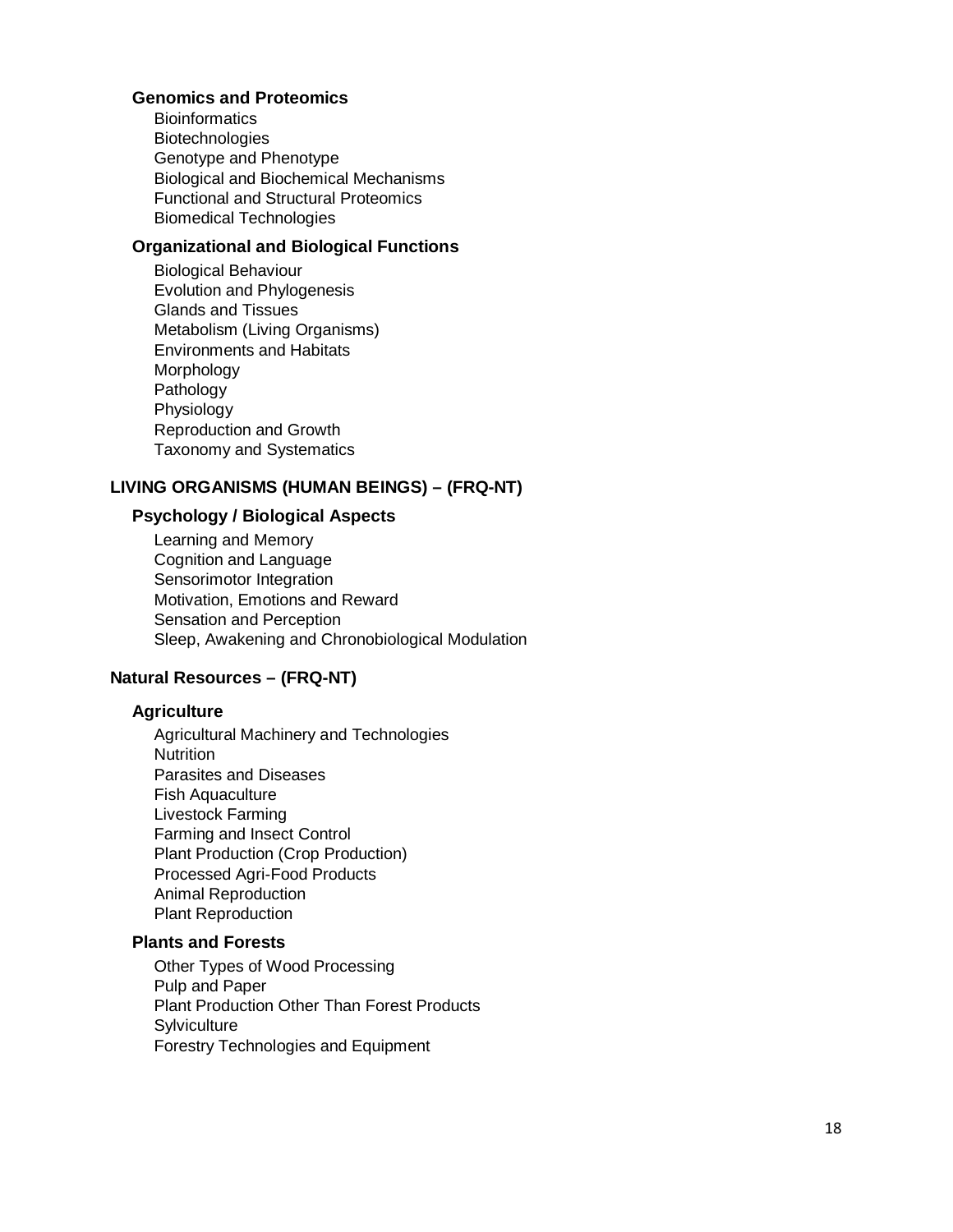# **Mines**

Mine Exploration Mineral Extraction Processes Mine Exploration Technologies Mineral Processing

# **Oceans and Inland Waters**

Aquaculture Other Marine and Lacustrine Resources Hydrological Cycles and Reservoirs Hydrography (watercourses) Fishery Resources

#### **ABSTRACT STRUCTURES – (FRQ -NT)**

#### **Theoretical Computer Science**

**Complexity** Programming Language Mathematics of Computing Logic Programming Theory of Computation (Calculation Theory)

#### **Mathematics**

Algebra Functional Analysis Global and Non -Linear Analysis Asymptotic and Classical Applied Analysis **Combinatorial** Number Theory Differential Equations **Geometry** Logic Discrete Mathematics Topology

#### **Statistics and Probabilities**

Data Mining Actuarial Studies Parametric and Non -Parametric Inference Meta -Analysis Stochastic Processes Computer Science and Statistics Theoretical Statistics Probability Theory

## **Computer Science and Mathematical Tools**

Mathematical Analysis Numerical Analysis Software (Tools) Modeling and Simulation Optimization, Control and Operations Research Theoretical Approach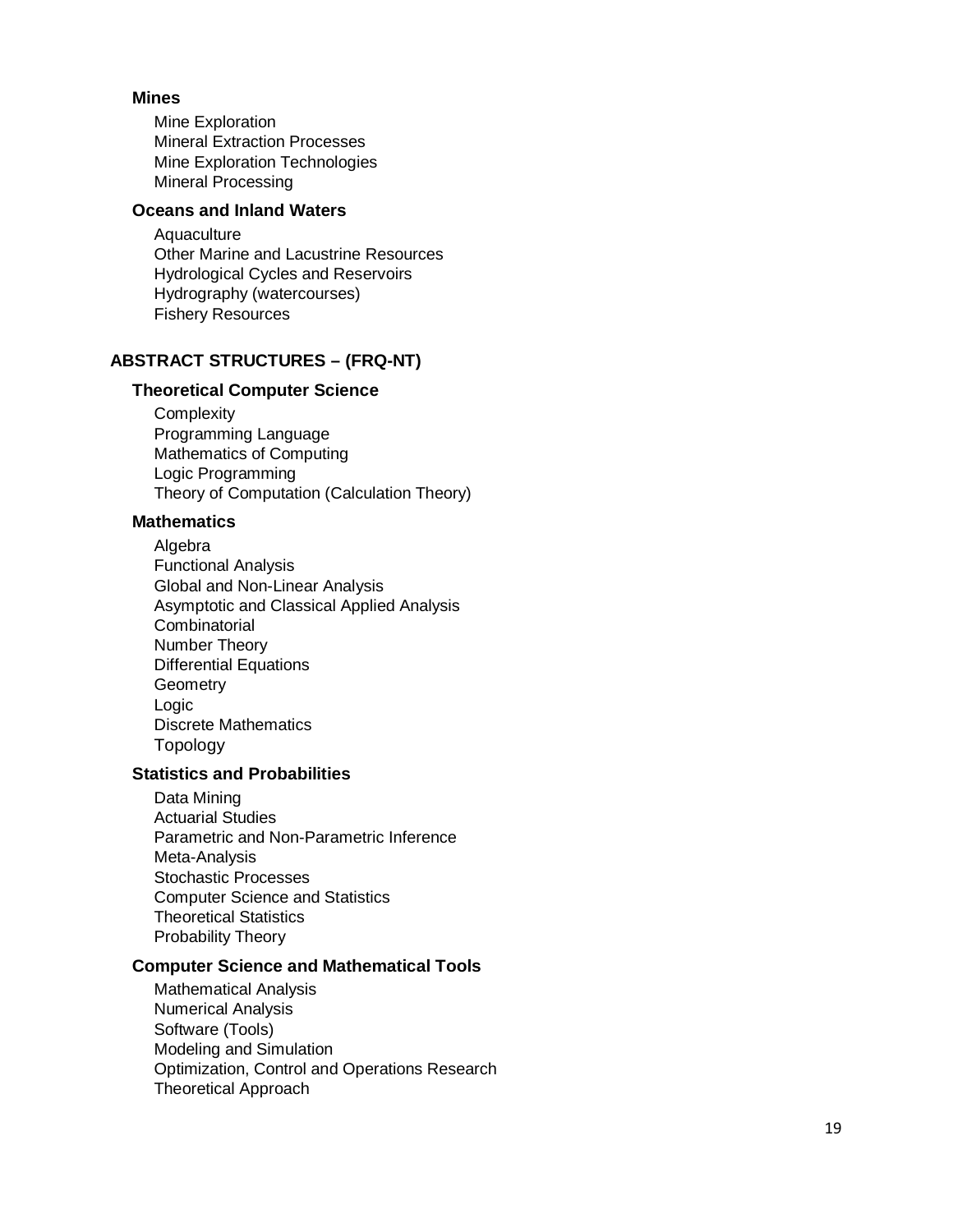## **TECHNIQUES, MEASUREMENTS AND SYSTEMS – (FRQ-NT)**

#### **Characterization Tools**

Surface Characterization Chemical Compositions **Degradation** Molecular Sizes and Shapes Imagery Shaping Rheological Properties Thermodynamic Properties **Recycling** Macroscopic Structure and Characterization Molecular Structure and Conformation Molecular Transport

#### **Wave Phenomena**

**Acoustics** Noise and Vibration Optical Components, Optical Fibres Lasers Microwaves and Hyperfrequencies Optics and Photonics X-Rays Telemetry (Remote Sensing, Radar) Vision

#### **Electrical and Electronic Systems**

Servo-Control Integrated Circuits Electricity Conversion and Distribution Industrial and Power Electronics **Mechatronics** Microelectronics and Nanoelectronics Electrical Networks Control Systems Electrochemical Systems

#### **Mechanical Systems**

Stress Analysis **Hydraulics** Fluid Mechanics Solid Mechanics Continuum Mechanics Plasticity and Creep Propulsion Multiphase Systems **Turbulence** Vibrations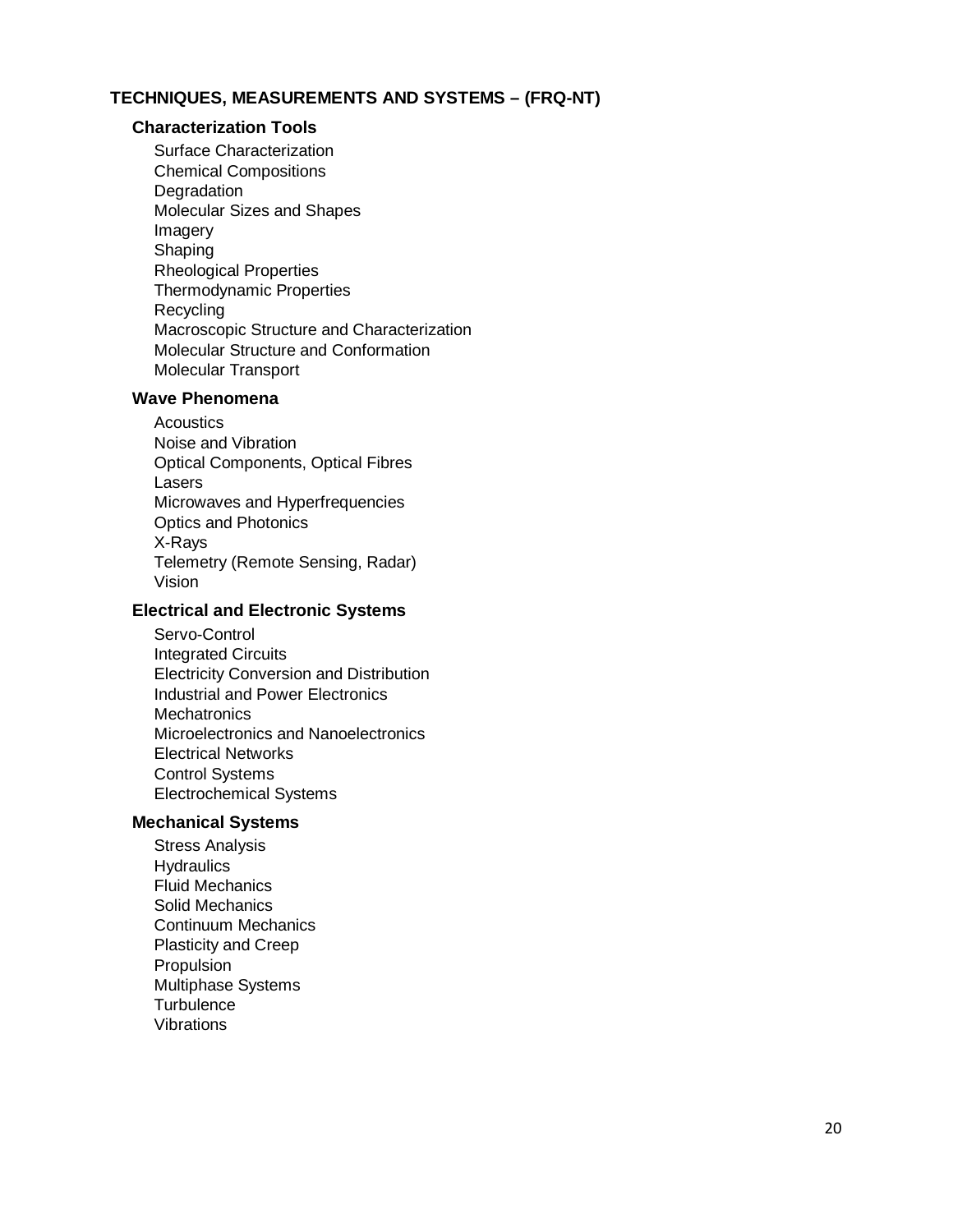# **Transportation Systems**

Transportation Equipment Merchandise Transportation Air and Airport Systems (Aerial Systems and Airports) Railway Systems Roadway Systems Space Techniques Seaways and Bridges

# **COMMUNICATION AND INFORMATION TECHNOLOGIES – (FRQ-NT)**

#### **Communication**

Personal Communications Communication Materials and Equipment Telecommunication Networks Telecommunication Systems Printing Systems **Teleinformatics** Transmission and Processing of Digital Signals

# **Information**

Algorithms Network Analysis (Information) Computer Architecture Computer Databases Software Development Computer Hardware Computer Systems Distributed and Simultaneous Processing

#### **Artificial Intelligence**

Virtual Reality Speech Recognition Shape Recognition and Computer Graphics Expert Systems Neuronal Systems